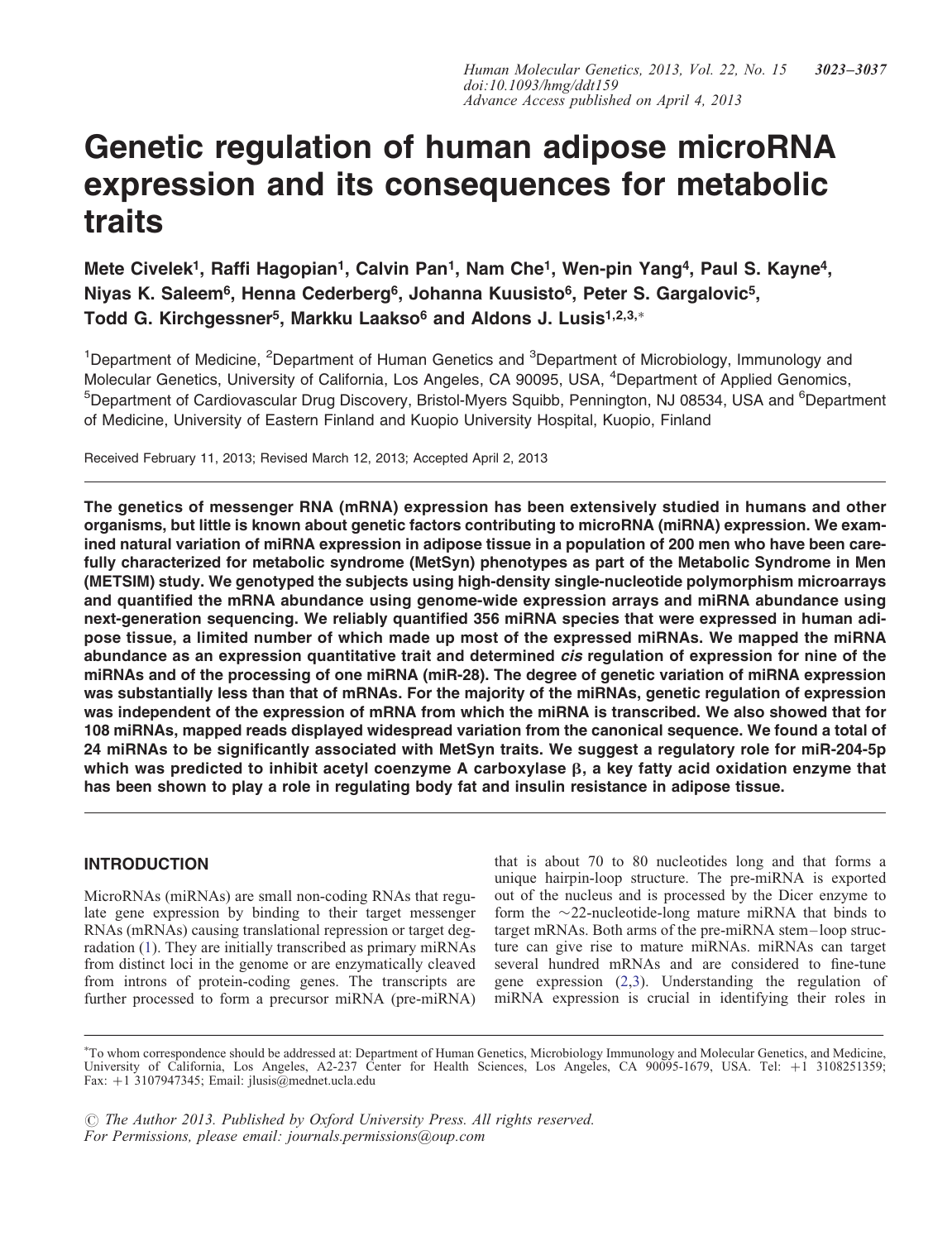gene expression. Numerous biochemical studies have identified the miRNA biogenesis pathway in detail [\(4](#page-12-0)); however, variations in the miRNA output in this pathway in the human population that leads to variation in miRNA abundance may have significant consequences for downstream targets. Our understanding of the mature miRNA expression due to genetic variation across the human population is limited.

miRNAs play significant roles in maintaining metabolic homeostasis, and their dysregulation can have severe patho-logical consequences ([5\)](#page-12-0). For example, miRNAs have been shown to regulate lipid metabolism. Liver miRNA-33 targets cholesterol efflux transporter ABCA1 and controls plasma high-density lipoprotein (HDL) levels ([6\)](#page-12-0). Targeting of this miRNA with anti-sense oligonucleotides has been shown to be an effective new pharmacological approach to impact serum lipid levels in rodents and primates [\(7](#page-12-0)). Several miRNAs have also been implicated in insulin signaling and glucose homeostasis [\(8](#page-12-0)). For example, miRNAs-9 [\(9](#page-12-0),[10\)](#page-12-0),  $-29$  ([11\)](#page-13-0) and  $-375$  [\(12](#page-13-0)) regulate insulin secretion by their expression in pancreatic  $\beta$ -cells, whereas other miRNAs regulate responses to insulin in target tissues. Further, miR-223 has been shown to inhibit glucose uptake in skeletal muscle [\(13](#page-13-0)), and miR-33a/b has been found to contribute to fatty acid oxidation in hepatocytes [\(14](#page-13-0)). These studies suggest an important role for miRNA-mediated regulation of metabolic disorders.

Insulin-sensitive adipose tissues store excess lipids and secrete hormones that act in distant organs to contribute to the control of energy uptake and expenditure. Disruption of these functions results in disease state that promotes the development of cardiovascular disease and type 2 diabetes. Adipose miRNAs play a role in the development of obesity ([15\)](#page-13-0). More than 20 miRNAs have been shown to be associated with adipogenesis primarily by using in vitro differentiation of 3T3-L1 cells into adipocytes (reviewed in [16](#page-13-0),[17\)](#page-13-0). For example, the highly abundant adipose miR-143 was shown to be significantly increased in obese mice [\(18](#page-13-0)) and to be involved in human adipocyte differentiation [\(19](#page-13-0)). Although many miRNAs have been linked to adipogenesis in vitro and in animal obesity models, their functions in human adipose tissue in relation to metabolic syndrome (MetSyn) need to be elucidated to understand their causal role better.

Single-nucleotide polymorphisms (SNPs) that are associated with complex diseases and traits act on intermediate phenotypes, such as mRNA and miRNA transcripts, to affect the disease process [\(20](#page-13-0)). Therefore, identification of the SNPs associated with miRNA abundance in disease-relevant tissues has the potential to provide an understanding of the role of miRNAs in pathological processes. Accordingly, we studied the genetic regulation of human adipose miRNA expression and its consequences on metabolic traits relevant to MetSyn in participants of the population-based Metabolic Syndrome in Men (METSIM) study ([21\)](#page-13-0). Using next generation sequencing technology, we characterized miRNAs expressed in adipose tissue and the extent of their sequence variation. We also determined significant local (cis) regulation of miRNA expression and processing as well as the association of several adipose miRNAs with MetSyn traits, including insulin sensitivity, lipid and lipoprotein levels and obesity.

# RESULTS

## Small RNA sequencing and quantification

We sequenced small RNA libraries prepared from subcutaneous adipose tissue total RNA of 200 donors. These donors were randomly chosen from 10 197 participants of the METSIM Study, which is a population-based study including men, aged from 45 to 70 years, and living in Kuopio and surrounding communities in eastern Finland. Clinical characteristics of the subjects are presented in [Supplementary Material, Table S1](http://hmg.oxfordjournals.org/lookup/suppl/doi:10.1093/hmg/ddt159/-/DC1). We obtained a total of 795.8 million reads, 660.5 million of which were successfully aligned to the genome. We detected between 184 and 540 unique miRNAs among the samples [\(Supplementary Mater](http://hmg.oxfordjournals.org/lookup/suppl/doi:10.1093/hmg/ddt159/-/DC1)[ial, File 1](http://hmg.oxfordjournals.org/lookup/suppl/doi:10.1093/hmg/ddt159/-/DC1)). [Supplementary Material, Figure S1](http://hmg.oxfordjournals.org/lookup/suppl/doi:10.1093/hmg/ddt159/-/DC1) and [Supplemen](http://hmg.oxfordjournals.org/lookup/suppl/doi:10.1093/hmg/ddt159/-/DC1)[tary Material](http://hmg.oxfordjournals.org/lookup/suppl/doi:10.1093/hmg/ddt159/-/DC1) contain the details of mapping statistics. The small RNA library preparation procedure is a multi-step protocol and previous reports indicate that multiplexing of the samples can create bias based on the index sequence used for different samples [\(22](#page-13-0)). We prepared libraries from a subset of the samples using two different indexes and showed that barcoding did not have a significant effect on the accurate quantification of miRNA expression levels [\(Supplementary Material, Figs S2 and](http://hmg.oxfordjournals.org/lookup/suppl/doi:10.1093/hmg/ddt159/-/DC1) [S3\)](http://hmg.oxfordjournals.org/lookup/suppl/doi:10.1093/hmg/ddt159/-/DC1). We also did not detect a batch effect based on sequencing lane, RNA quality and sequencing depth ([Supplementary Ma](http://hmg.oxfordjournals.org/lookup/suppl/doi:10.1093/hmg/ddt159/-/DC1)[terial, Fig. S4](http://hmg.oxfordjournals.org/lookup/suppl/doi:10.1093/hmg/ddt159/-/DC1)); therefore, we concluded that sequencing and quantification of the expressed miRNAs in human adipose tissue were reliably achieved without bias.

#### Adipose tissue miRNA expression

We normalized the miRNA expression levels by calculating the percentage of the reads that mapped to a specific miRNA with respect to the total number of reads that mapped to all miRNAs. Essentially, we calculated the percent abundance of each miRNA in every sample. The distribution of average expression across all samples indicated that three miRNAs, 143-3p, -10b-5p and -486-5p, corresponded to 40% of the reads (Fig. [1](#page-2-0) and [Supple](http://hmg.oxfordjournals.org/lookup/suppl/doi:10.1093/hmg/ddt159/-/DC1)[mentary Material, File 1\)](http://hmg.oxfordjournals.org/lookup/suppl/doi:10.1093/hmg/ddt159/-/DC1). A total of 350 miRNAs had abundances  $\leq$ 1% of the total reads. Thirty-nine of the 50 most abundant miRNAs in our study were among the 50 most abundant miRNAs in a previous study that sequenced female human adipose small RNAs [\(23\)](#page-13-0). Twenty-nine miRNAs had read abundance  $>0.5\%$  of the total miRNA pool, and several of these miRNAs had previously been shown to play a role in adipose physiology or pathology. For example, miR-143-3p, the most abundant miRNA, has been shown to regulate adipocyte differentiation [\(19](#page-13-0)); miR-486-5p, the third most abundant miRNA, has been shown to target *SIRT1*, a regulator of metabolic diseases in obesity ([24](#page-13-0)), in adipose-derived mesenchymal stem cells [\(25](#page-13-0)). Several members of the miR-30 family, miRs-30a, -30c, -30d and -30e, were highly expressed in adipose tissue. miRs-30a,-30b,-30c and -30e have been demonstrated to be highly regulated in vitro during adipogenesis of adipose-derived stem cells. These results suggested that we were able to quantify the expression of adipose-specific miRNAs.

## Genetic regulation of miRNA expression

In order to investigate the genetic loci affecting miRNA expression, we performed expression quantitative trait locus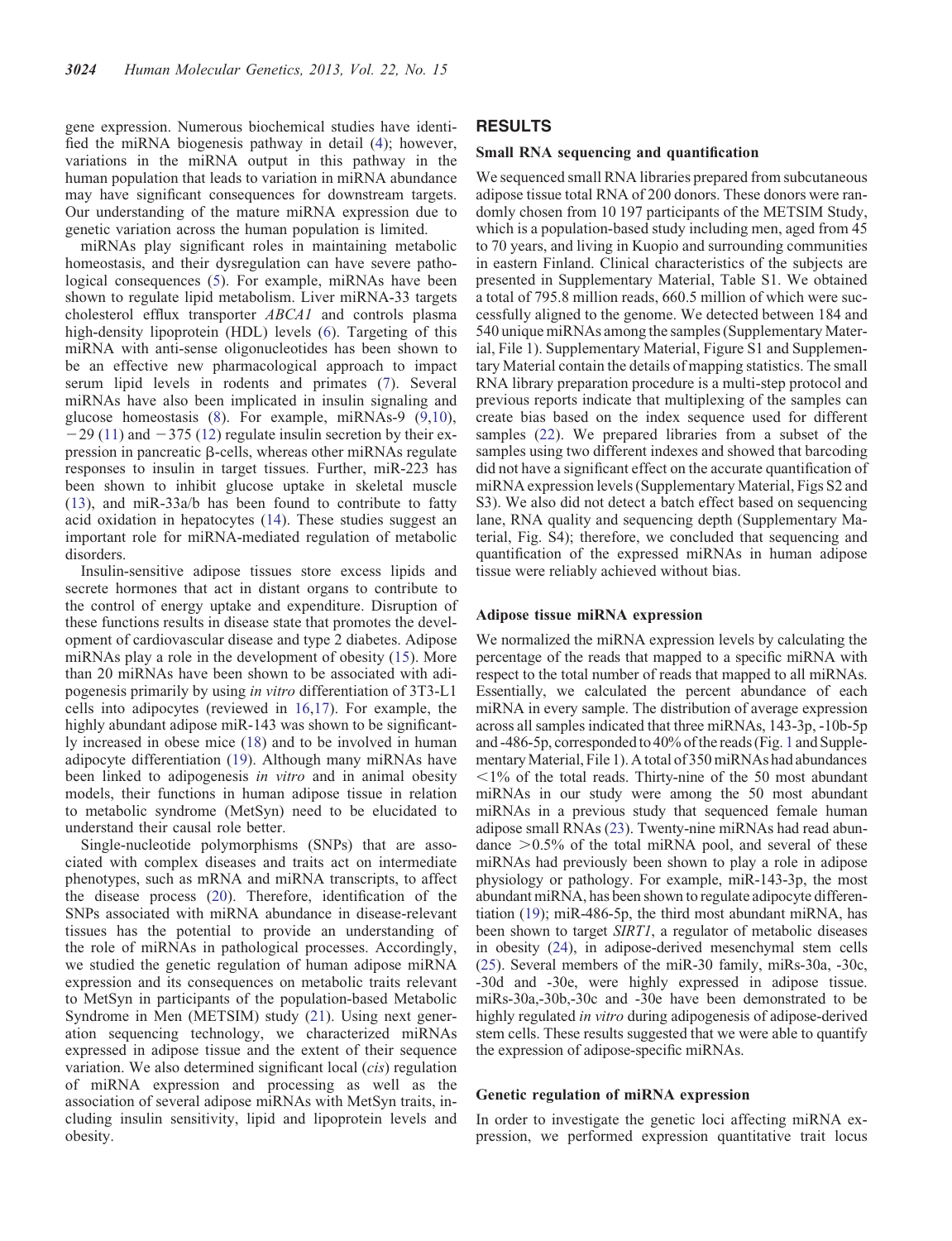<span id="page-2-0"></span>

Figure 1. Highly expressed adipose miRNAs. miRNAs with average percent abundance  $>0.5\%$  are shown. Reads for all the miRNAs in all the samples are given in [Supplementary Material, File 1](http://hmg.oxfordjournals.org/lookup/suppl/doi:10.1093/hmg/ddt159/-/DC1). Bars indicate average  $\pm$  SEM.

(eQTL) mapping at 640 492 SNP markers for 356 miRNA species. We identified locally acting SNPs (cis eQTL) by testing for association within 1 Mb interval on either side of the genomic location of the mature miRNA, using an additive linear model implemented in PLINK [\(26](#page-13-0)). Distant acting SNPs (trans eQTL) were identified by considering the associations outside of the 2 Mb window. Approximately 164 000 and 289 million SNP-miRNA association P-values were calculated for cis and trans regulation, respectively. P-value distribution for cis associations was enriched for low P-values, whereas the distribution for *trans* associations showed very few significant P-values over what would be expected by chance. The enrichment for *cis P*-values suggested the presence of significant *cis* associations among the results ([Supplementary Material, Fig.](http://hmg.oxfordjournals.org/lookup/suppl/doi:10.1093/hmg/ddt159/-/DC1) [S5\)](http://hmg.oxfordjournals.org/lookup/suppl/doi:10.1093/hmg/ddt159/-/DC1). We used all *cis P*-values to estimate the *P*-value cut-off point at 5% false discovery rate (FDR q-value) to be 2.04  $\times$  $10^{-5}$  for *cis* associations. For *trans* associations, we used the Bonferroni-corrected P-value of  $2.20 \times 10^{-10}$  since trans associations are more prone to noise. We identified nine miRNAs that have significant *cis* eQTLs (Table [1,](#page-3-0) [Supplemen](http://hmg.oxfordjournals.org/lookup/suppl/doi:10.1093/hmg/ddt159/-/DC1)[tary Material, Figs S6–S14\)](http://hmg.oxfordjournals.org/lookup/suppl/doi:10.1093/hmg/ddt159/-/DC1); no miRNA had significant trans eQTL. Consistent with previous eQTL studies for mRNA expression ([27,28](#page-13-0)), our results showed that the statistical significance of an eQTL was dependent on the distance from the miRNA locations. Within the 2 Mb window surrounding the miRNAs, which we defined as the cis eQTL loci, the SNPs which were near the mature miRNA locations had higher statistical significance, suggesting a direct role in transcription as

these regions could be transcription start sites [\(Supplementary](http://hmg.oxfordjournals.org/lookup/suppl/doi:10.1093/hmg/ddt159/-/DC1) [Material, Fig. S15\)](http://hmg.oxfordjournals.org/lookup/suppl/doi:10.1093/hmg/ddt159/-/DC1).

We performed the association analyses for the expression levels of nine miRNAs by conditioning on the peak SNPs and observed that the significant associations were abolished for seven of the miRNAs suggesting a distinct genetic locus regulating those miRNA expression levels. For miR-5683, a secondary significant association signal at SNP rs640055  $(P = 1.86 \times 10^{-10})$  and, for miR196a-3p, a suggestive association signal at SNP rs17105765  $(P = 2.21 \times 10^{-4})$  were observed predicting that the expression levels of these two miRNAs are controlled by multiple local genetic loci.

Two of the cis eQTL miRNAs, 181a-5p and 196a-3p, are encoded from two separate precursors in the genome [\(29](#page-13-0)). Since the mature miRNA sequences of these miRNAs are the same, it is not possible to differentiate the genomic location from which the miRNA is transcribed using sequencing reads, because our library preparation method targets the mature miRNAs. miR-181a can be transcribed from two locations on chromosomes 1 or 9. The significantly associated SNP with 181a-5p expression is near the chromosome 1 location of the miRNA gene [\(Supplementary Material, Fig. S6](http://hmg.oxfordjournals.org/lookup/suppl/doi:10.1093/hmg/ddt159/-/DC1)). There was no significant association near the chromosome 9 locus [\(Supplementary Material, Fig. S1](http://hmg.oxfordjournals.org/lookup/suppl/doi:10.1093/hmg/ddt159/-/DC1)6A). Similarly, miR-196a can be transcribed from two genomic locations on chromosomes 12 and 17, and we observed that the significantly associated SNP is near the chromosome 12 location ([Supple](http://hmg.oxfordjournals.org/lookup/suppl/doi:10.1093/hmg/ddt159/-/DC1)[mentary Material, Fig. S1](http://hmg.oxfordjournals.org/lookup/suppl/doi:10.1093/hmg/ddt159/-/DC1)6B). Therefore, based on these associations, we predicted that the actively transcribed precursors for miRNAs 181a-5p and 196a-3p are on the chromosome 1 and 12 loci, respectively. These results indicate that eQTL studies can be used to predict the origin of mature miRNAs in the absence of precursor expression data.

Recent results from the ENCODE project showed that only 27% of small RNAs reside within protein-coding genes ([30\)](#page-13-0); however, eight of the nine miRNAs with *cis* eQTLs are transcribed from introns of coding genes in our study (Table [1](#page-3-0)). This suggests that miRNAs residing within genes exhibit greater common variation in expression than those that are transcribed independently. We reasoned that genetic regulation of miRNA expression could be due to the genetic regulation of the host transcript. To test this hypothesis, we calculated the significance of the associations between the most significant cis eQTL SNPs (cis eSNPs) and seven of the host mRNA transcripts for which we measured expression levels in the same METSIM participants. We observed that two SNPs had a significant association with both the miRNA and the host gene, whereas five of the seven miRNAs had distinct genetic association from their host gene (Table [2\)](#page-3-0). These results predict that the expression of miRNAs can be regulated distinctly from the host gene.

SNP rs10263705 was associated with expression levels of miR-335-3p  $(P = 7.05 \times 10^{-6})$  and MEST transcript  $(P = 1.95 \times 10^{-4})$ , the second intron of which encodes the miRNA. The A allele of rs10263705 was associated with higher expression of both MEST and miR-335-3p compared with the G allele ([Supplementary Material, Fig. S17](http://hmg.oxfordjournals.org/lookup/suppl/doi:10.1093/hmg/ddt159/-/DC1)). The correlation of MEST and miR-335-3p expression levels was 0.53  $(8.8 \times 10^{-16})$ . The significant positive correlation indicated that the causal local variant modulated the host gene and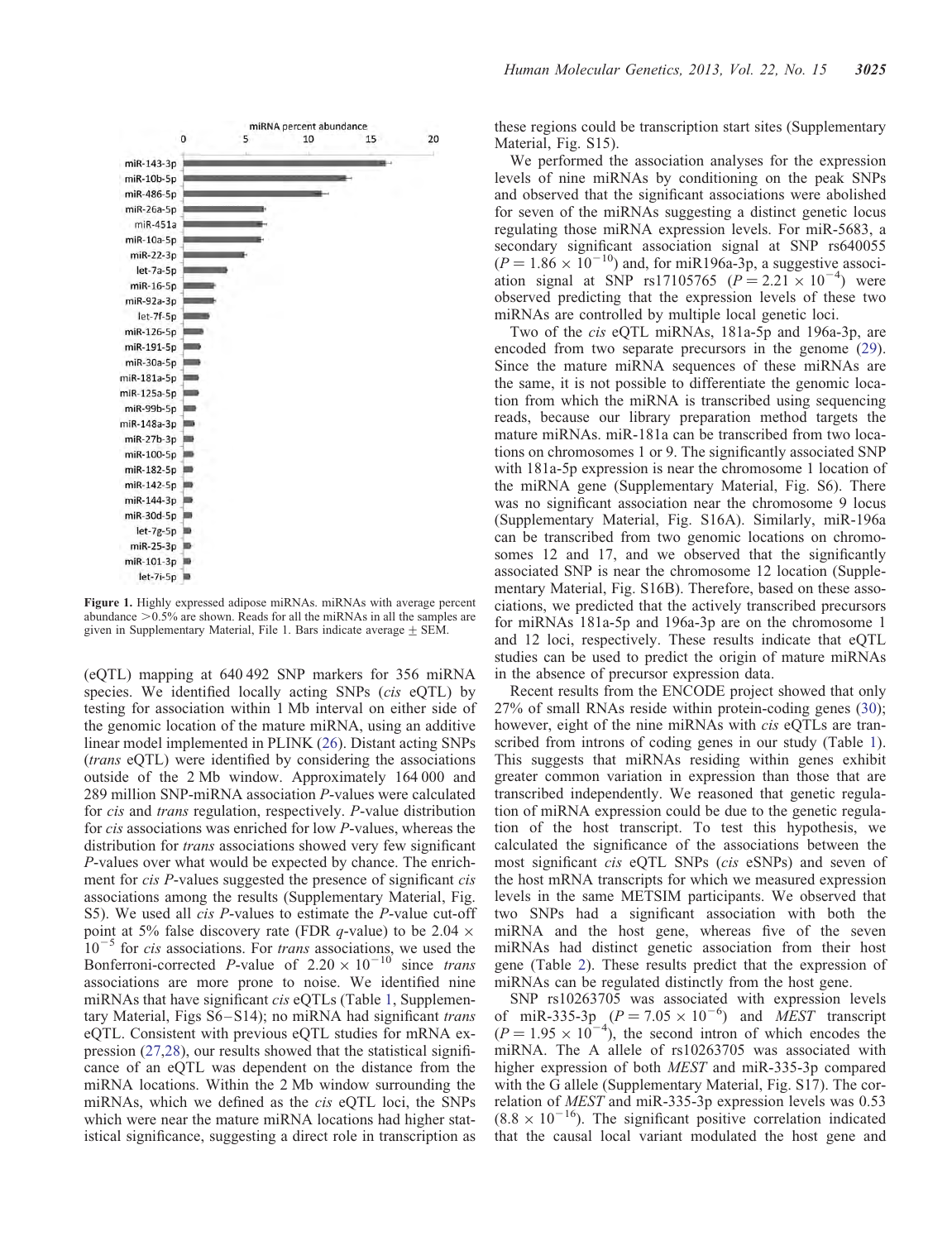| miRNA ID    | Chromosome | miRNA host gene | SNP ID     | Distance from miRNA 5' end | Association P-value | Beta value |
|-------------|------------|-----------------|------------|----------------------------|---------------------|------------|
| miR-5683    | 6          | F13A1           | rs7769202  | 80                         | $1.27E - 17$        | 1.239      |
| miR-196a-3p | 12         | HOXC5           | rs12300425 | 9499                       | $5.59E - 09$        | $-0.7316$  |
| miR-181a-5p |            | LOC100131234    | rs1040959  | 67607                      | $1.07E - 07$        | 0.2436     |
| miR-941     | 20         | DNAJC5          | rs2427554  | 1283                       | $1.14E - 06$        | $-0.3301$  |
| miR-204-5p  | 9          | TRPM3           | rs2993024  | 120 510                    | $1.33E - 07$        | 1.048      |
| miR-1307-5p | 10         | <i>USMG5</i>    | rs2271751  | 21 0 33                    | $2.57E - 06$        | $-0.4526$  |
| miR-335-3p  |            | <b>MEST</b>     | rs10263705 | 108 370                    | $7.05E - 06$        | $-0.4387$  |
| miR-369-5p  | 14         | Intergenic      | rs10146962 | 361403                     | $7.97E - 06$        | $-0.4459$  |
| miR-455-5p  | 9          | COL27A1         | rs2225330  | 864 671                    | $1.99E - 0.5$       | $-0.4967$  |
|             |            |                 |            |                            |                     |            |

<span id="page-3-0"></span>Table 1. miRNA cis eQTLs

miRNAs with significant associations to nearby SNPs are shown. Cis eQTL significance P-value cut-off is  $2.04 \times 10^{-5}$  corresponding to 5% FDR.

Table 2. Host transcript of *cis* eQTL miRNAs

| miRNA ID          | Chromosome | miRNA host gene | <b>SNP ID</b> | mRNA association $P$ -value | Beta value |
|-------------------|------------|-----------------|---------------|-----------------------------|------------|
| $miR-1307-5p$     | 10         | <i>USMG5</i>    | rs2271751     | $7.60E - 56$                | 1.613      |
| $m$ i R $-335-3p$ |            | <b>MEST</b>     | rs10263705    | $1.95E - 04$                | $-0.2712$  |
| $miR-196a-3p$     |            | HOXC9           | rs12300425    | 0.4911                      | 0.02027    |
| $miR-204-5p$      |            | TRPM3           | rs2993024     | 0.4118                      | 0.05248    |
| $m$ i R $-455-5p$ |            | COL27A1         | rs2225330     | 0.5198                      | $-0.0312$  |
| $miR-941$         | 20         | <i>DNAJC5</i>   | rs2427554     | 0.163                       | $-0.04345$ |
| miR-5683          |            | <i>F13A1</i>    | rs7769202     | 0.1709                      | $-0.08958$ |

Association of miRNA host transcripts with the peak miRNA-associated SNP are shown.

miRNA expression concurrently but additional mechanisms of miRNA transcription or degradation regulated the levels of miR-335-3p.

SNP rs2271751 was associated with the expression levels of miR-1307-5p  $(P = 2.57 \times 10^{-6})$  and USMG5 transcript  $(P = 7.60 \times 10^{-56})$ , the second exon of which encodes the miRNA (Fig. [2\)](#page-4-0). The T allele of the rs2271751 SNP was associated with higher expression of USMG5, whereas it was associated with lower expression of miR-1307-5p compared with the C allele. The correlation of USMG5 and miRNA-1307-5p expression was  $-0.26$  ( $P = 2.05 \times 10^{-3}$ ). The negative correlation suggests that miR-1307-5p can target its host gene and regulate its expression by a negative feedback loop mechanism, which has been observed for several miRNAs. However, the miRWALK database, which predicts miRNA targets using 10 separate algorithms, did not identify a binding site for miR-1307-5p in the 3' UTR of USMG5, suggesting that this mechanism is unlikely [\(31](#page-13-0)). USMG5 has six exons and can encode three transcript isoforms. The Illumina BeadArray probe (ILMN\_1773313) that was used to interrogate the expression levels of this gene maps to exon 2 (Fig. [2](#page-4-0)C). Recent evidence from deep RNA sequencing of two HapMap lymphoblastoid cell lines (LCLs) showed that local genetic variants cause alternative splicing of USMG5 transcripts ([32\)](#page-13-0). Specifically, SNP rs7911488, which is located on exon 2 and is in perfect linkage disequilibrium with the peak SNP rs2271751  $(r^2 = 1, 1000)$  Genomes CEU collection), was predicted to introduce a binding site for exonic splicing enhancers [\(32](#page-13-0)) and induce alternative splicing of USMG5. Since miR-1307 is located on exon 2 of the

USMG5, our data support a mechanism where the T allele of rs2271751 is associated with skipping of exon 2 that results in the transcription of miR-1307-5p (Fig. [3\)](#page-5-0).

#### Genetic regulation of miRNA processing

Multiple recent discoveries recognize that biogenesis and processing of miRNAs can differ from the universally accepted canonical pathway that involves Dicer and Drosha enzymes resulting in miRNA-specific regulatory mechanisms [\(33](#page-13-0)). For example, an miRNA precursor can give rise to two mature miRNAs from the 3p and 5p arm, one of which usually has higher expression than the other. It has been reported that different species process the same pre-miRNA distinctly resulting in species-specific dominant expression of the 3p or the 5p arm [\(34](#page-13-0)). Furthermore, 3p to 5p ratios of several miRNAs have been shown to be significantly different among various healthy tissues ([35\)](#page-13-0) and altered in pathological conditions compared with healthy controls [\(36](#page-13-0)). Therefore, we tested whether genetic variants affected the ratio of miRNA expression from the 3p and 5p arms. Using the expression levels of 356 miRNAs detected in our samples, we were able to quantify the ratio of miRNA 3p to 5p abundance of 84 miRNA precursors. There was a significant association of the SNP rs13064131 with the ratio of expression from 3p and 5p arms of miR-28 ( $P = 6.14 \times 10^{-5}$ , FDR < 10%, [Sup](http://hmg.oxfordjournals.org/lookup/suppl/doi:10.1093/hmg/ddt159/-/DC1)[plementary Material, Fig. S18\)](http://hmg.oxfordjournals.org/lookup/suppl/doi:10.1093/hmg/ddt159/-/DC1). 3p to 5p ratios for other precursors did not show significant associations. miR-28 is encoded from the LPP gene; SNP rs13064131 was not associated with the expression levels of the LPP transcript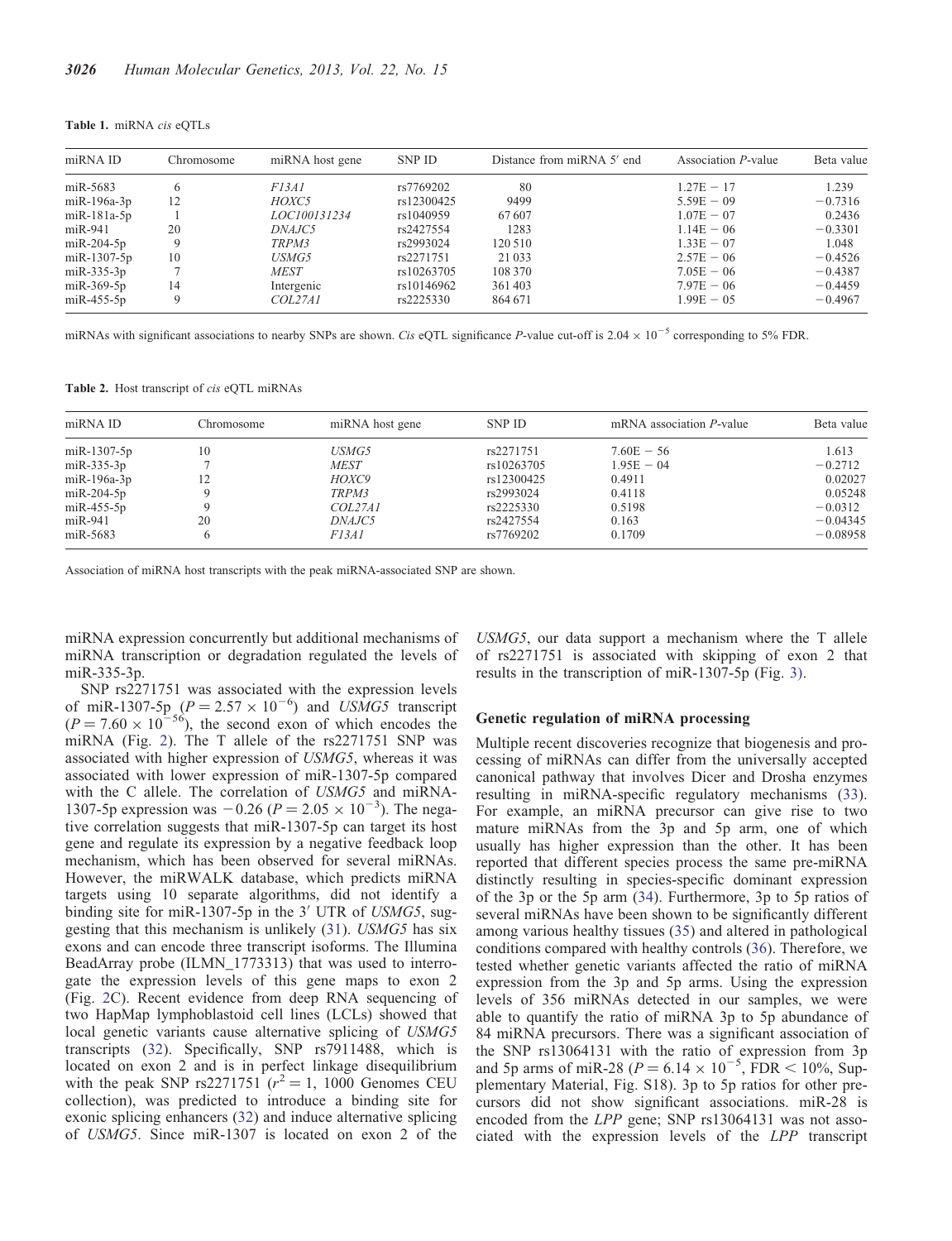<span id="page-4-0"></span>

Figure 2. Genome-wide association of miR-5683 expression. (A) Manhattan plot showing the significance of association of miR-5683 abundance with SNPs across the genome as indicated by  $-\log_{10}(P)$ . The lower line denotes cis eQTL significance P-value of 2.04  $\times$  10<sup>-5</sup> and the upper line denotes trans eQTL significance P-value of 2.20  $\times$  10<sup>-10</sup>. (B) Regional association plot focusing on the miR-5683 genomic locus. The plot was generated using LocusZoom [\(88](#page-14-0)). Recombination rates are based on European populations from the 1000 Genomes Project. (C) Expression level of miR-5683 stratified based on the peak association SNP.

 $(P = 0.85)$ . There was also no significant association of rs13064131 with the abundance of miR-28-3p ( $P = 0.37$ ) or miR-28-5p ( $P = 0.10$ ), suggesting that this SNP affects the ratio of 3p to 5p arm expression independent of transcription, possibly via degradation or stabilization mechanisms.

Further diversity in miRNA biogenesis is the length and base composition variation from the reference sequence in miRBase ([35,37](#page-13-0)). miRNAs exhibit heterogeneous lengths where 3′ or 5′ ends are shorter or longer than the reference

sequence because of differential trimming by Drosha or Dicer enzymes. Moreover, 3′ ends can be modified as a result of post-transcriptional non-template additions, mostly of uridines or adenosines ([33\)](#page-13-0). These non-reference template variations are termed isomiRs [\(37](#page-13-0)). We quantified 7 different types of isomiRs and the canonical miRNA reads of the 356 expressed miRNAs ([Supplementary Material, Fig. S19](http://hmg.oxfordjournals.org/lookup/suppl/doi:10.1093/hmg/ddt159/-/DC1)). Using the aligned sequencing reads, we counted trimming variants which had 1 base addition or deletion from the 3′ or 5′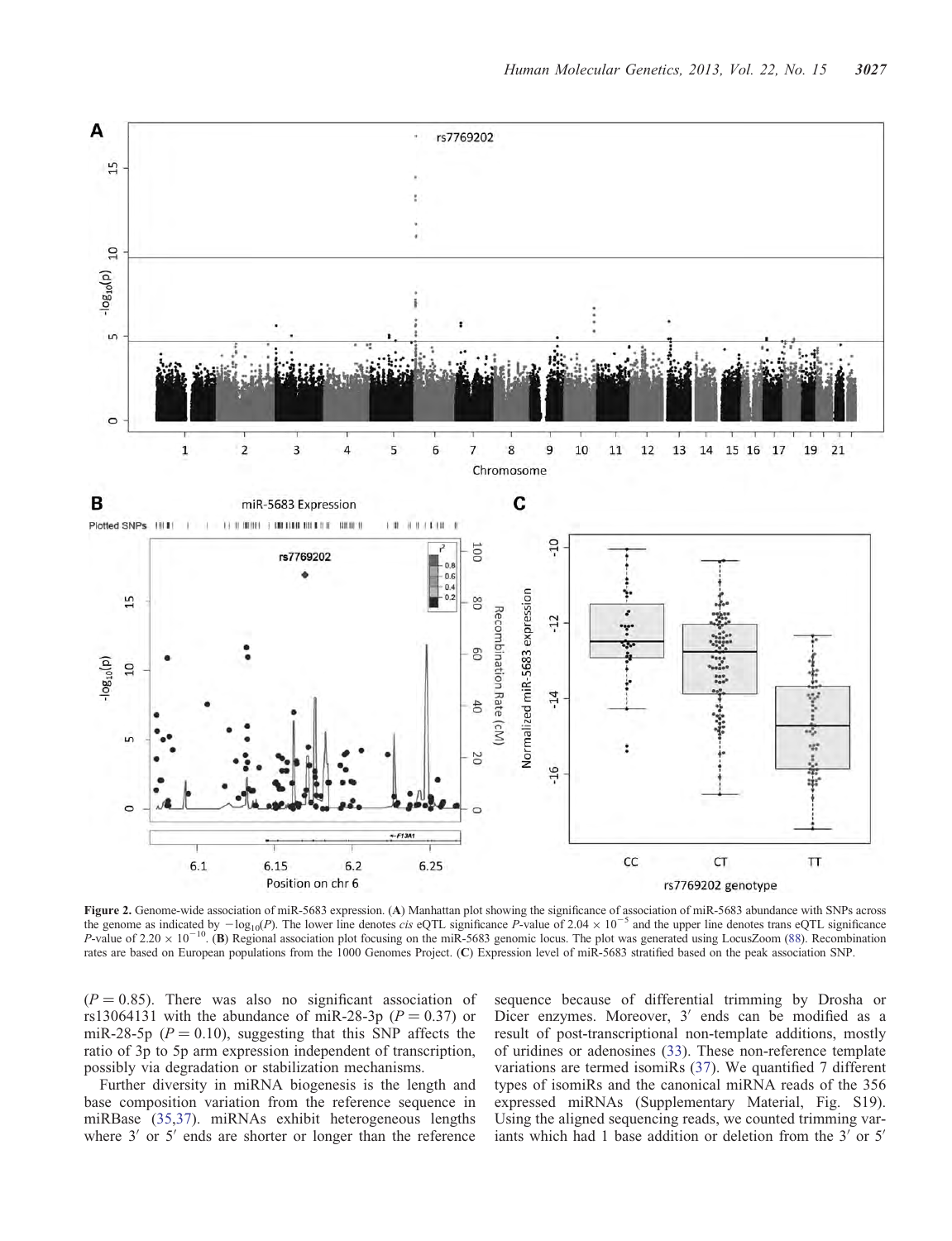<span id="page-5-0"></span>

Figure 3. Regional signal plots for USMG5 and miR-1307-5p. Association of the genotyped SNPs and the miRNA expression as indicated by  $-\log_{10}(P)$  values are plotted. The plot was generated using LocusZoom [\(88](#page-14-0)). Recombination rates are based on European populations from the 1000 Genomes Project. Association of (A) miR-1307-5p and (B) its host gene, USMG5, expression are shown in the USMG5 locus. (C) USMG5 transcript isoforms in relation to the miR-1307-5p and the microarray probe are shown.

end. We also quantified the non-template addition variants by counting the sequences that aligned to a specific miRNA locus and had an extension at their 3′ end by the addition of any of the four nucleotides [\(Supplementary Material, File 2](http://hmg.oxfordjournals.org/lookup/suppl/doi:10.1093/hmg/ddt159/-/DC1)).

Widespread variation from the reference miRNA sequence was evident in 108 unique miRNAs (Fig. [4\)](#page-6-0). We detected only miRBase sequence reads in 248 miRNAs. Overall, for the 108 miRNAs, the most common sequence was the canonical sequence represented in miRBase; however, each miRNA had distinct isomiR expression patterns (Fig. [4\)](#page-6-0) displaying large variation among individual samples and miRNA species. For example, 99.8% of the reads that mapped to miR-15b-5p region had the canonical sequence that was represented in miRBase; however, only 5.8% of the reads that mapped to miR-3615 had the canonical sequence, and 70.5% of the reads for miR-3615 had an extra G nucleotide on their 3′ end. The precursor of the miR-3615 has a G nucleotide immediately after the 3′ end of the mature miRNA sequence, suggesting that either the mature miRNA sequence has not been correctly annotated in the miRBase or that this miRNA is processed distinctly in adipose tissue.

The most common isomiRs were 3<sup>'</sup> A and U nucleotide additions that made up, on average, 9.0 and 12.3% percent of the total reads that mapped to miRNAs, respectively. C and G additions to the 3′ end were much less with 2.9 and 2.5% of the total reads, respectively (Fig. [4,](#page-6-0)

[Supplementary Material, File 2\)](http://hmg.oxfordjournals.org/lookup/suppl/doi:10.1093/hmg/ddt159/-/DC1). These results are consistent with previously described isomiR patterns in other mammalian cells and tissues [\(38](#page-13-0)) and suggest that the same miRNA species can express multiple different types of isomiRs as a result of differential processing and that the isomiR composition varied across donors. Therefore, to understand whether genetic variants regulated isomiR expression, we calculated the ratio of reads for each type of isomiR to the total number of reads that mapped to a specific miRNA genomic location ([Supplementary Material, Fig. S19\)](http://hmg.oxfordjournals.org/lookup/suppl/doi:10.1093/hmg/ddt159/-/DC1) and used this quantitative measure to calculate the association of SNP variants. We did not observe any significant SNP associations to isomiR ratio, suggesting that either our study sample was under-powered to detect significant associations or editing events are not under genetic regulation.

## Association of miRNA expression with MetSyn-related phenotypes

METSIM participants have been extensively phenotyped for various MetSyn-related traits, including physical measurements, such as body mass index (BMI) and waist-to-hip ratio (WHR), as well as serum lipid and insulin/glucose measurements during an oral glucose tolerance test. We wanted to understand the consequences of variation in miRNA expression on these traits and therefore, calculated the significance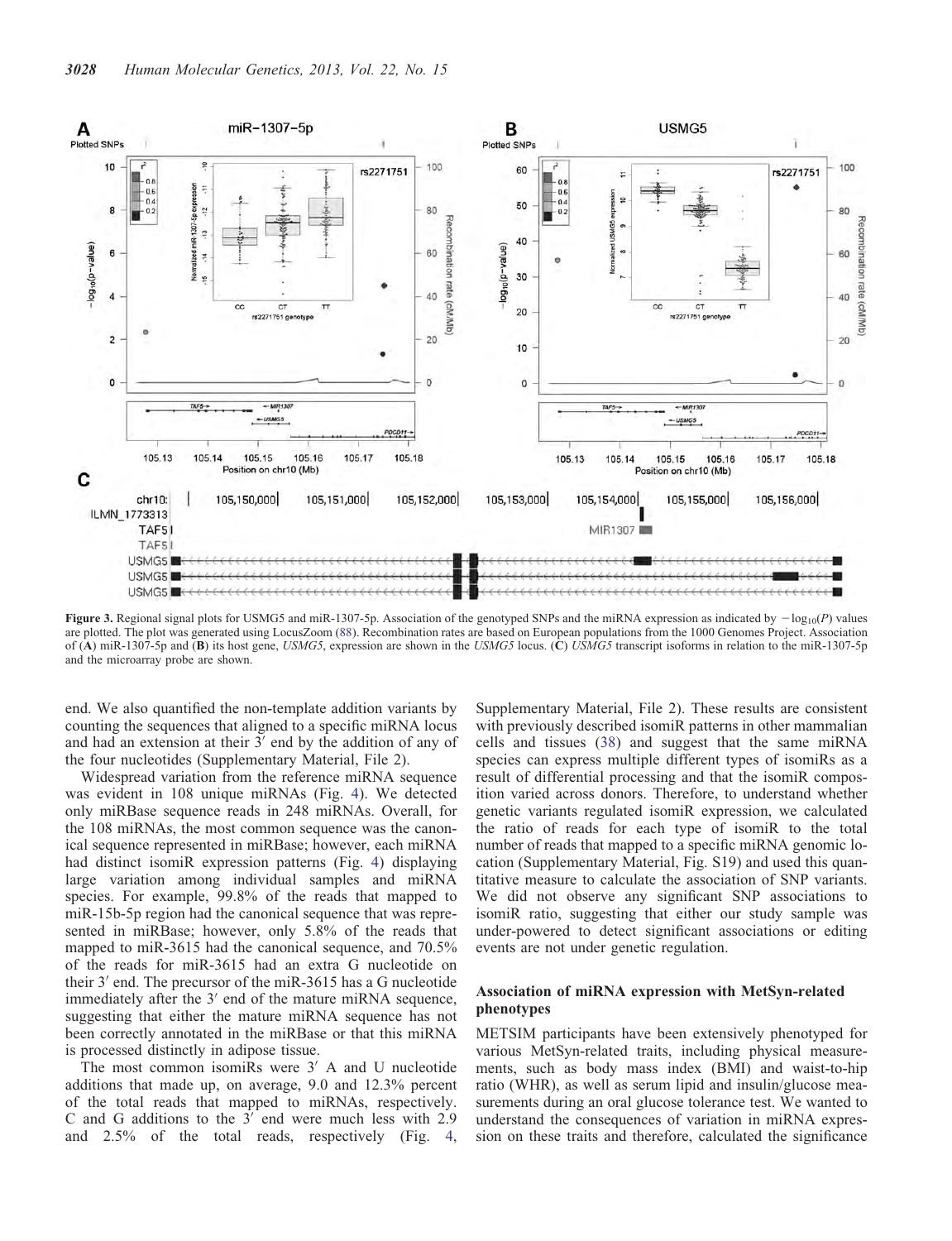<span id="page-6-0"></span>

Figure 4. Percentage of isomiR composition for adipose miRNAs. Seven different isomiR modifications were quantified for 356 expressed miRNAs. 108 miRNAs that had isomiRs are shown. Canonical indicates the reads that are the same as in miRBase; 5p+1 indicates reads that had one base extension of the canonical sequence on the 5' end of the miRNA;  $5p-1$  indicates reads that had one base deletion of the canonical sequence on the 5' end of the miRNA; 3pU, 3pG, 3pC, 3pA indicate extension of the canonical sequence with U, G, C, A bases on the 3' end of the miRNA;  $3p-1$  indicates reads that had one base deletion of the canonical sequence on the 3' end of the miRNA. A graphical depiction of the types of quantified isomiR reads is shown in [Sup](http://hmg.oxfordjournals.org/lookup/suppl/doi:10.1093/hmg/ddt159/-/DC1)[plementary Material, Fig. S19](http://hmg.oxfordjournals.org/lookup/suppl/doi:10.1093/hmg/ddt159/-/DC1).

of associations between the expression levels of miRNAs and 46 measured and derived MetSyn-related phenotypes. For this, we used a generalized linear model adjusting for age as implemented in the limma software package [\(39](#page-13-0)) and corrected for multiple testing by calculating the FDR using the *qvalue* package ([40\)](#page-13-0). We found that 9 and 24 miRNAs were significantly associated with MetSyn phenotypes at 0.1 and 1% FDR, respectively [\(Supplementary Material, File 3](http://hmg.oxfordjournals.org/lookup/suppl/doi:10.1093/hmg/ddt159/-/DC1)). Eighteen miRNAs which exhibited association with selected subset of the MetSyn-related traits are shown in Table [3.](#page-7-0) There was considerable overlap among significant miRNAs and associated traits because of the correlation of traits with each other. Of the 18 significantly associated miRNAs, 9, 8 and 8 were associated with Matsuda Insulin Sensitivity Index [\(41](#page-13-0)), total triglyceride (TG) levels and BMI, respectively. No significant miRNA association was observed for total and LDL cholesterol levels (Table [3](#page-7-0)). Our data identified several previously reported associations of various miRNAs with metabolic traits as well as novel associations that will need to be verified with focused hypothesis testing.

Next, we assessed the significance of the correlations between the levels of the cis eQTL miRNAs and metabolic traits since significant associations could indicate a mechanism by which the genetic variants influence metabolic traits by regulating miRNA expression. Only miR-204-5p had highly significant associations with BMI, WHR and HDL cholesterol levels (FDR  $\leq$  1%). (Table [3](#page-7-0) and [Supplementary Material,](http://hmg.oxfordjournals.org/lookup/suppl/doi:10.1093/hmg/ddt159/-/DC1) [Table S2\)](http://hmg.oxfordjournals.org/lookup/suppl/doi:10.1093/hmg/ddt159/-/DC1). We looked for association of the peak SNPs for the nine cis eQTL miRNAs with BMI ([42\)](#page-13-0), WHR [\(43](#page-13-0)), lipid and lipoprotein levels [\(43](#page-13-0)) and coronary artery disease (CAD) ([44\)](#page-13-0) in the published human GWAS. Four cis eSNPs had nominal associations ( $P < 0.05$ ) with the metabolic and disease traits but none of the associations reached genomewide significance. The *cis* eSNP for miR-1307-5p was associated with BMI-adjusted WHR, levels of total cholesterol (TC) and total TG and CAD [\(Supplementary Material,](http://hmg.oxfordjournals.org/lookup/suppl/doi:10.1093/hmg/ddt159/-/DC1) [Table S3\)](http://hmg.oxfordjournals.org/lookup/suppl/doi:10.1093/hmg/ddt159/-/DC1). The cis eSNP for miR-369-5p was also associated with multiple traits: HDL cholesterol, TC and TG levels as well as CAD. The *cis* eSNP for miR-196a-3p had a nominal association with WHR, but the miRNA levels were not correlated with MetSyn traits. Finally, the cis eSNP for miR-204-5p, rs2993024, was associated with HDL cholesterol levels and the association of the expression of this miRNA with HDL cholesterol level was highly significant (Table [3](#page-7-0)). The A allele of this SNP was associated with raised HDL cholesterol ([45](#page-13-0)) and lower miR-204 expression in our data set [\(Supplementary Material, Fig. S8\)](http://hmg.oxfordjournals.org/lookup/suppl/doi:10.1093/hmg/ddt159/-/DC1). Consistently, miR-204-5p and HDL cholesterol levels were negatively correlated  $(r = -0.251, FDR q-value = 8.4 \times 10^{-2})$ , suggesting a role of this miRNA in the regulation of HDL cholesterol levels.

## Correlation of miRNA expression with validated and predicted targets

We sought to understand the mechanism by which *cis* eSNPs affect metabolic traits via their regulation of miRNA expression and thereby their targets. miRNAs function by either degrading their target transcripts [\(46](#page-13-0)) or inhibiting translation [\(47](#page-13-0),[48\)](#page-13-0); hence a negative correlation exists between miRNA abundance and their target expression. We investigated the population-wide relationship between adipose miRNA abundance and their targets by calculating the correlation of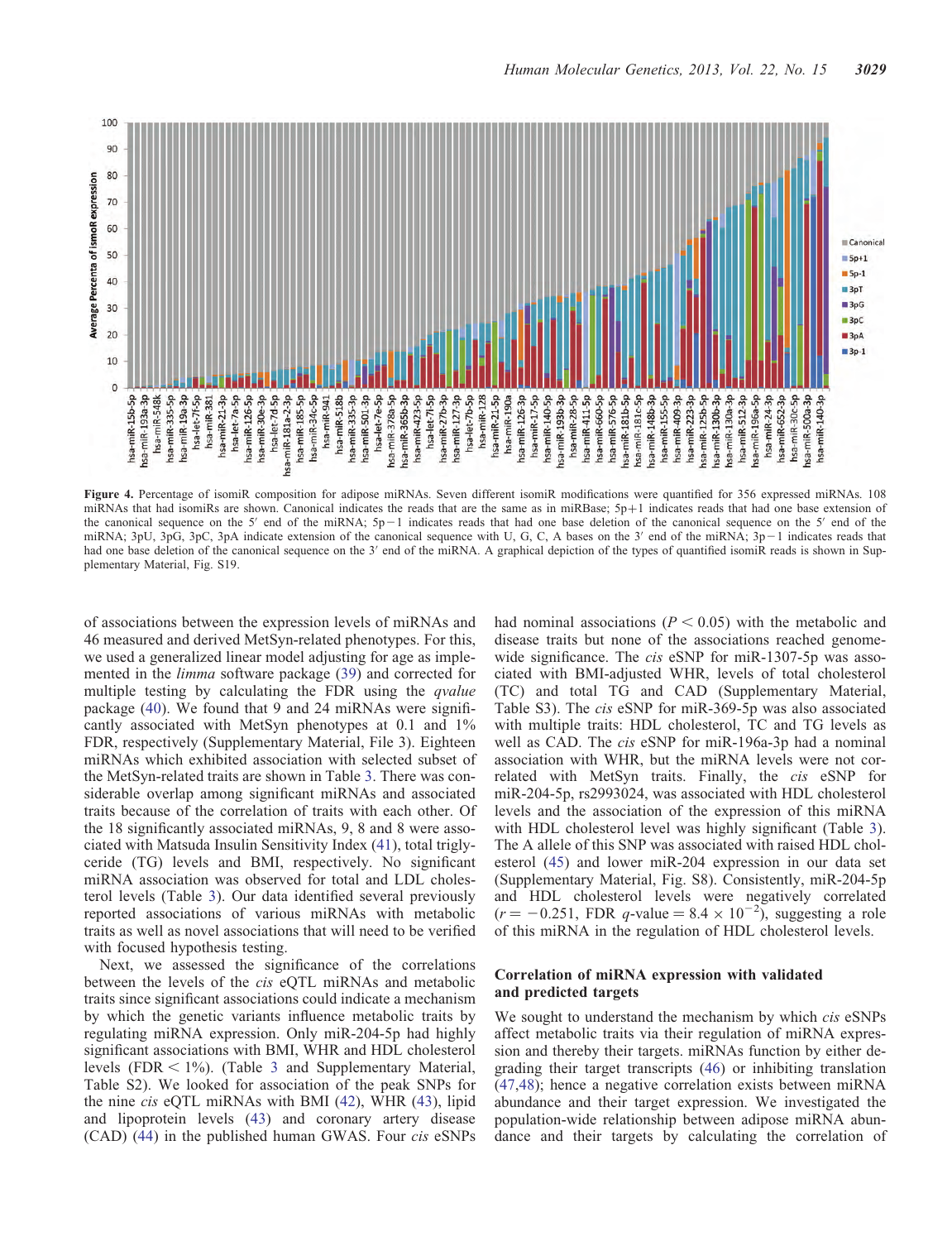<span id="page-7-0"></span>Table 3. Association of miRNA expression and selected MetSyn traits

| miRNA ID                                                                                                                                                                               | Matsuda index                                                                                                                                                                | Total TGs                                                                                                                                                    | HDL cholesterol                                                                                                                                              | BMI                                                                                                                                                          | <b>WHR</b>                                                                                                                                                   | Serum adiponectin                                                                                                                                            | TC                                                                                                                                                           | LDL cholesterol                                                                                                                                              |
|----------------------------------------------------------------------------------------------------------------------------------------------------------------------------------------|------------------------------------------------------------------------------------------------------------------------------------------------------------------------------|--------------------------------------------------------------------------------------------------------------------------------------------------------------|--------------------------------------------------------------------------------------------------------------------------------------------------------------|--------------------------------------------------------------------------------------------------------------------------------------------------------------|--------------------------------------------------------------------------------------------------------------------------------------------------------------|--------------------------------------------------------------------------------------------------------------------------------------------------------------|--------------------------------------------------------------------------------------------------------------------------------------------------------------|--------------------------------------------------------------------------------------------------------------------------------------------------------------|
| $m$ iR-146b-3p<br>$miR-21-5p$<br>$m$ i R $-155-5p$<br>$m$ i R $-215$<br>$miR-378a-3p$<br>miR-378i<br>$miR-378d$                                                                        | $1.46E - 05$<br>$3.10E - 05$<br>$3.95E - 04$<br>$5.82E - 04$<br>$1.20E - 03$<br>$1.20E - 03$<br>$5.90E - 03$                                                                 | $2.27E - 04$<br>$2.64E - 03$<br>$2.49E - 02$<br>$1.27E - 04$<br>$1.21E - 03$<br>$3.41E - 03$<br>$8.11E - 03$<br>$9.65E - 04$                                 | $2.27E - 03$<br>$7.26E - 02$<br>$1.24E - 02$<br>$8.18E - 02$<br>$8.12E - 03$<br>$1.32E - 02$<br>$9.25E - 02$<br>$1.63E - 03$                                 | $1.05E - 05$<br>$2.84E - 04$<br>$1.72E - 05$<br>$3.18E - 02$<br>$3.10E - 02$<br>$8.27E - 02$<br>$2.66E - 01$<br>$2.39E - 02$                                 | $1.72E - 05$<br>$4.46E - 03$<br>$6.83E - 04$<br>$3.67E - 02$<br>$7.82E - 02$<br>$1.68E - 01$<br>$4.16E - 01$<br>$1.45E - 01$                                 | $5.21E - 03$<br>$1.18E - 01$<br>$1.19E - 01$<br>$3.29E - 01$<br>$1.20E - 01$<br>$2.69E - 01$<br>$4.13E - 01$<br>$1.25E - 02$                                 | $6.76E - 01$<br>$6.31E - 01$<br>$6.12E - 01$<br>$6.80E - 01$<br>$6.52E - 01$<br>$6.85E - 01$<br>$6.98E - 01$<br>$7.21E - 01$                                 | $2.84E - 01$<br>$4.66E - 01$<br>$1.78E - 01$<br>$7.01E - 01$<br>$7.31E - 01$<br>$7.52E - 01$<br>$6.26E - 01$<br>$7.07E - 01$                                 |
| $m$ i $R-193a-5p$<br>$miR-338-3p$<br>$miR-204-5p$<br>$miR-218-5p$<br>$miR-421$<br>$m$ iR-181 $c$ -5 $p$<br>$m$ iR-218-1-3p<br>$miR-190a$<br>$miR-153$<br>$miR-181c-3p$<br>$miR-708-5p$ | $7.97E - 03$<br>$9.47E - 03$<br>$1.43E - 02$<br>$2.35E - 02$<br>$3.03E - 02$<br>$6.11E - 02$<br>$7.26E - 02$<br>$9.03E - 02$<br>$1.52E - 01$<br>$2.69E - 01$<br>$3.36E - 01$ | $1.63E - 02$<br>$7.62E - 02$<br>$7.67E - 02$<br>$1.56E - 01$<br>$2.78E - 01$<br>$3.14E - 01$<br>$5.46E - 03$<br>$8.74E - 04$<br>$8.70E - 02$<br>$5.62E - 01$ | $3.02E - 01$<br>$3.05E - 03$<br>$4.25E - 02$<br>$4.60E - 01$<br>$5.39E - 01$<br>$4.53E - 03$<br>$1.36E - 04$<br>$4.04E - 01$<br>$2.81E - 01$<br>$4.46E - 01$ | $1.35E - 01$<br>$2.32E - 07$<br>$4.74E - 03$<br>$8.70E - 03$<br>$9.71E - 03$<br>$4.01E - 02$<br>$1.75E - 01$<br>$4.74E - 01$<br>$3.41E - 03$<br>$3.70E - 03$ | $2.65E - 01$<br>$7.38E - 04$<br>$1.19E - 02$<br>$1.92E - 01$<br>$3.41E - 03$<br>$8.90E - 02$<br>$4.33E - 01$<br>$7.00E - 01$<br>$8.72E - 04$<br>$3.41E - 03$ | $3.48E - 01$<br>$3.55E - 01$<br>$1.44E - 01$<br>$7.31E - 01$<br>$7.03E - 01$<br>$2.10E - 01$<br>$5.82E - 04$<br>$2.78E - 01$<br>$6.85E - 01$<br>$6.34E - 01$ | $5.73E - 01$<br>$6.01E - 01$<br>$7.10E - 01$<br>$7.30E - 01$<br>$7.51E - 01$<br>$7.36E - 01$<br>$6.87E - 01$<br>$6.31E - 01$<br>$5.00E - 01$<br>$7.23E - 01$ | $4.42E - 01$<br>$6.11E - 01$<br>$5.03E - 01$<br>$5.60E - 01$<br>$6.95E - 01$<br>$1.05E - 01$<br>$2.24E - 01$<br>$7.58E - 01$<br>$1.57E - 01$<br>$6.21E - 01$ |

Values in bold show the significant associations with FDR  $q$ -value < 1%.

BMI, body mass index; WHR, waist-to-hip ratio; LDL, low-density lipoprotein; HDL, high-density lipoprotein; TC, total cholesterol; TG, triglyceride.

expression between miRNAs and their validated mRNA targets [\(49](#page-13-0),[50\)](#page-13-0) and did not observe a significant negative correlation [\(Supplementary Material, Figs S20–S23\)](http://hmg.oxfordjournals.org/lookup/suppl/doi:10.1093/hmg/ddt159/-/DC1). Next, we examined the relationship between the nine miRNAs (Table [1](#page-3-0)) and their predicted targets using the miRWalk database, which predicted between 109 and 5062 target genes [\(Supplementary Material, Table S4\)](http://hmg.oxfordjournals.org/lookup/suppl/doi:10.1093/hmg/ddt159/-/DC1). We had mRNA expression information for 79–94% of the predicted targets for each miRNA. We calculated the correlations between the miRNA levels and the predicted target expression, corrected the correlation P-values for multiple testing ([40\)](#page-13-0) and focused on the significantly negatively correlated predicted targets (FDR  $< 1\%$ ) since a reciprocal relationship exists for miRNA-mRNA target pairs. There were no negatively correlated targets for miRs-1307-5p and -5683. For the remaining seven miRNAs, we observed between 2 and 276 negatively correlated targets ([Supplementary Material, Table S4](http://hmg.oxfordjournals.org/lookup/suppl/doi:10.1093/hmg/ddt159/-/DC1)). We looked for functional enrichment of these genes using Gene Ontology and KEGG Pathway databases and found that miR-196-3p and miR-204-5p targets were significantly enriched for leukocyte activation (GO: 0045321, enrichment  $FDR = 0.7\%$ ) and insulin signaling pathway (KEGG hsa04910, enrichment  $FDR = 2.3\%$ ), respectively. We focused on the miR-204-5p targets since this miRNA had the most significant correlations with BMI, WHR and HDL cholesterol levels (FDR  $< 1\%$ ) and suggestive correlations with the Matsuda index and TG levels (FDR  $\lt$  5%) (Fig. [5,](#page-8-0) [Supplementary Material, Table S2\)](http://hmg.oxfordjournals.org/lookup/suppl/doi:10.1093/hmg/ddt159/-/DC1).

Among the 107 predicted target genes for miR-204-5p, 3 had important functions related to glucose homeostasis. For example, the PIK3R1 gene encoding the p85 regulatory subunit of phosphatidylinositol 3-kinase (PI3K), which couples the insulin and leptin signaling pathways, was one of the predicted targets. *PPARGC1A* (PGC-1 $\alpha$ ) is a transcriptional co-activator of PPAR $\gamma$  and regulates genes involved in energy metabolism ([51\)](#page-13-0). Its expression was negatively correlated with miR-204-5p  $(r = -0.35, P\text{-value} = 4.8 \times 10^{-7})$ .

Acetyl coenzyme A carboxylase  $\beta$  (ACACB) was another predicted target. The gene product is thought to control fatty acid oxidation by catalyzing the carboxylation of acetyl-CoA to malonyl-CoA, the rate-limiting step in fatty acid synthesis. In order to test the hypothesis that mir-204-5p targets PIK3R1, PPARGC1A and ACACB, we over-expressed this miRNA in HeLa cells using three different doses of miR-204-5p mimics and assayed for the changes in transcript abundance by RT-qPCR. Only ACACB showed a dosedependent decrease in transcript levels, whereas the mRNA levels of the other two genes did not change in response to miR-204-5p overexpression (Fig. [5A](#page-8-0)). Mice deficient in Acacb exhibit increased fatty acid oxidation and reduced lipid storage in adipose tissue [\(52\)](#page-14-0). Furthermore, SNPs in this gene have been associated with BMI and insulin sensitivity in African and European Americans and the adipose expression of this gene was negatively correlated with BMI in the same populations [\(53](#page-14-0)). Consistently, we observed that miR-204-5p was positively correlated with BMI ( $r = 0.35$ ,  $P$ -value = 4.8 × 10<sup>-7</sup>), whereas the predicted target, ACACB, was negatively correlated  $(r = -0.50, P-value =$  $2.6 \times 10^{-14}$ ), suggesting that SNP rs2993024 regulates miR-204-5p expression, which in turn affects ACACB mRNA levels, thereby affecting fatty acid oxidation and metabolic traits (Fig. [5](#page-8-0)B). Taken together, our results predict a role for miR-204-5p in insulin sensitivity and HDL cholesterol metabolism via its role in targeting ACACB transcript in adipose tissue.

## **DISCUSSION**

A single miRNA can target several hundred protein-coding transcripts and therefore can play an important regulatory role in determining how genetic variants affect different phenotypes [\(54](#page-14-0)). miRNA regulation of gene expression is considered to be subtle and is thought to play a buffering role in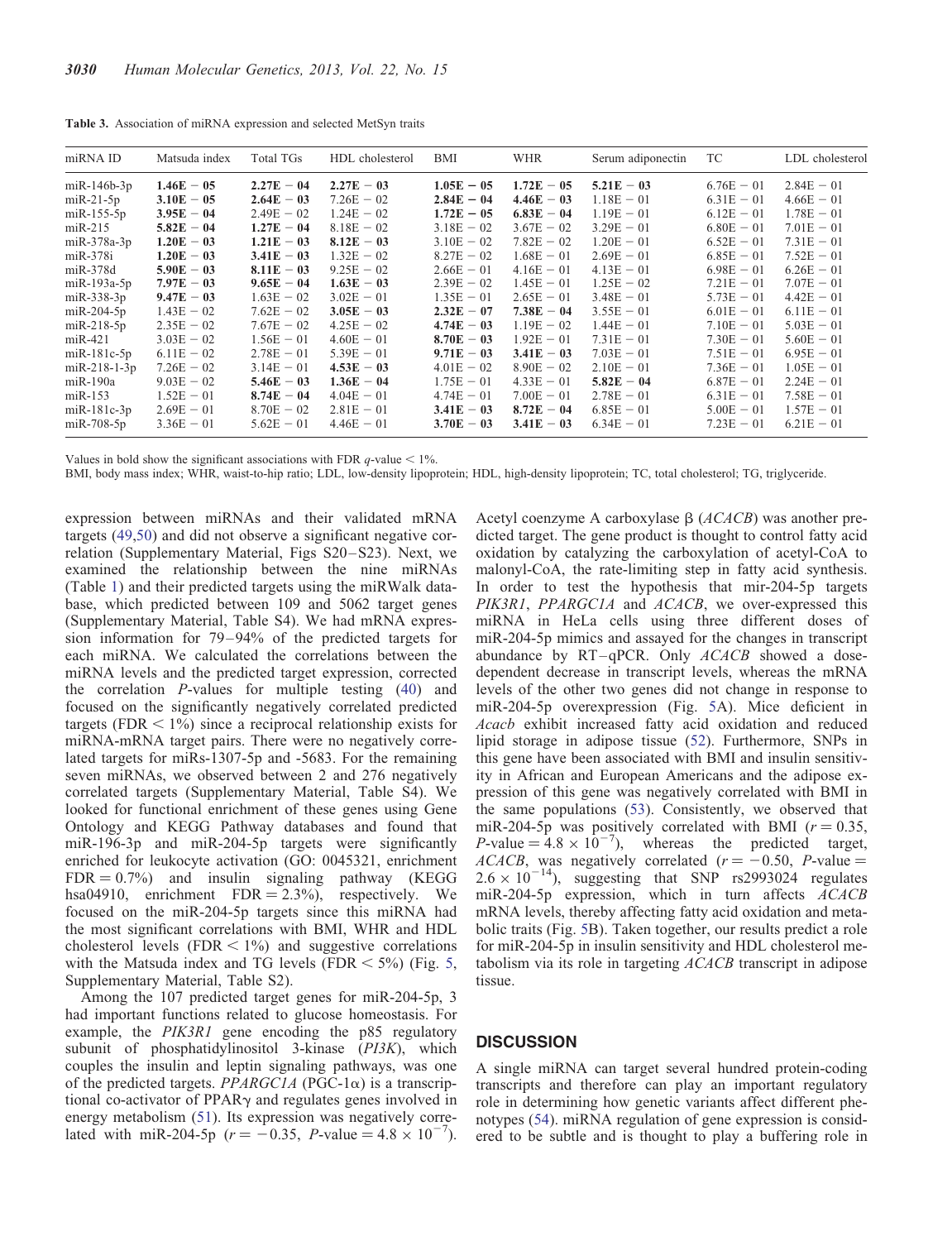<span id="page-8-0"></span>

Figure 5. Role of miR-204-5p in regulating metabolic traits. (A) HeLa cells were transfected with three different doses of the miR-204-5p mimic, and gene expression was assayed after 24 h. Gene expression was measured by  $RT-qPCR$  and normalized to  $\beta$ -2-macroglobulin. Data shown are mean  $\pm$  SEM. Significance was determined by one-tailed Student's t-test. \*P < 0.05, \*\*P < 0.01. (B) mir-204-5p and ACACB expression in the 199 METSIM participants is plotted against each other and BMI.

 $-13$  $-12$  $-11$ 

 $-14$ 

miR-204-5p expression

25

 $\overline{20}$ 

 $-17$  $-16$  $-15$ 

response to transcriptional fluctuations ([2,3](#page-12-0)). Understanding the mechanisms that control miRNA expression is important to explain their roles in physiology and disease pathology. In this study, we assembled a large data set to understand the genetic regulation of naturally occurring variation in miRNA expression in the metabolically active adipose tissue obtained from participants of the well-characterized Finnish population-based METSIM study. We determined the genetic regulation of expression for several miRNAs and the association of these miRNAs with mRNA levels and metabolic traits.

# miRNA sequencing

 $-15$ 

 $-16$ -TT

13.0

13.5

ACACB expression

14.0

Quantification of miRNA abundance using next-generation sequencing presents several challenges. Mapping short-sequence reads to the genome is difficult due to the fact that many reads map to multiple locations. Additionally, miRNA families (such as miR-10 and miR-19) differ by only one nucleotide; therefore, allowing mapping mismatches reduces accuracy of quantifying the miRNA abundance. Inherent mistakes in sequencing technology coupled with polymorphisms in humans also make it difficult to accurately quantify miRNA expression. In order to overcome most, but not all, of these challenges, we used the ambiguity-aware sequence aligner, Novoalign, to map the short reads by allowing no

mismatches when a read perfectly maps to a genomic locus and by allowing only one mismatch when there is no perfect alignment. We also weighted the counts in cases where a read maps to multiple genomic locations. This strategy allowed us to overcome the challenge of accurately mapping short reads to the genome while accounting for single-base differences in miRNA families. We were less concerned with accounting for polymorphisms or sequencing errors since studies showed that polymorphisms in genomic loci that overlap the mature miRNA sequences are very rare [\(23](#page-13-0),[55\)](#page-14-0) and that sequencing errors are negligible in miRNA sequencing since the mature miRNAs are located in the 5′ end of the cDNA library, where the sequencing errors are significantly less frequent than in the 3′ end ([56\)](#page-14-0).

25

20

13.0

13.5

ACACB expression

14.0

## Genetic regulation of miRNA and host transcript expression

The regulation of miRNA expression is much less understood compared with protein-coding transcript expression [\(4](#page-12-0),[33\)](#page-13-0). In our study, nine miRNAs corresponding to 2.5% of the miRNAs expressed in adipose tissue showed evidence for local genetic regulation. This was considerably less than 10.5% of the mRNAs which showed cis regulation in the same samples, suggesting that expression of miRNA is less dependent on genetic variation. This observation was consistent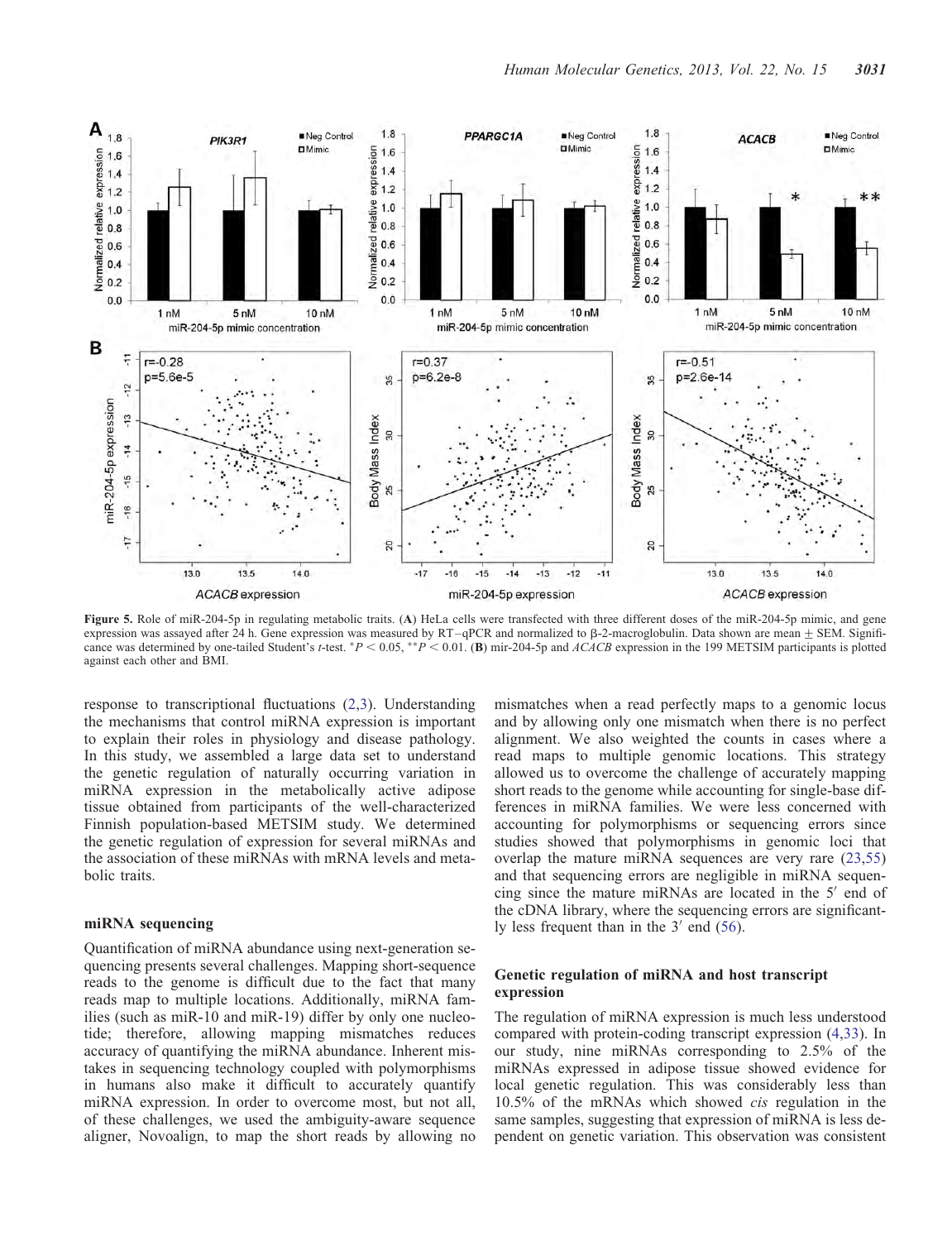with other studies that addressed genetic regulation of miRNA expression [\(23](#page-13-0),[57](#page-14-0)–[59\)](#page-14-0). Together, these results suggest that miRNA expression displays small genetic variation, similar to transcription factors due to their central role in affecting multiple aspects of cellular pathways by targeting several mRNAs.

Four previous studies have addressed the genetic architec-ture of miRNA expression [\(23](#page-13-0),[57](#page-14-0)–[59\)](#page-14-0). Borel et al. (57) quantified miRNA expression using high-throughput TaqMan qPCR in cultured fibroblasts from umbilical cords of 180 newborns. They found cis and trans regulation for 12 and 13 of the 121 miRNAs studied, respectively. Gamazon et al. ([58\)](#page-14-0) quantified miRNA expression using Exiqon miRCURY miRNA microarrays in cultured LCLs from 60 CEU and 60 YRI individuals who are part of the International HapMap project. They found *trans* regulation for 6 of the 201 miRNAs studied but detected no significant *cis* associations. Rantalainen et al. ([59\)](#page-14-0) quantified miRNA expression using Illumina miRNA BeadArray platform in abdominal and gluteal adipose tissue from 70 men and women. They found cis regulation for 3 of the 1146 miRNAs studied but did not detect any trans regulation. Finally, Parts et al. [\(23](#page-13-0)) quantified miRNA expression using Illumina next-generation sequencing in subcutaneous adipose tissue of 131 women. They found evidence for cis regulation for 8 of the 418 miRNAs studied. They did not detect any trans associations. Our study of 200 men significantly expands these previous findings. We did not find any overlap between our results and the significant miRNA eQTLs reported in fibroblasts and LCLs suggesting tissue specificity of genetic regulation of miRNA expression. This was consistent with previous studies that found tissue independence of cis eQTLs for mRNA expression [\(60](#page-14-0)). Interestingly, however, only one miRNA, miR-1307, in our study overlapped with the other two adipose tissue miRNA studies. The divergence among various studies was partially the result of defining cis and trans regulatory regions and P-value cut-offs differently. We also reasoned that the differences in adipose tissue studies may be due to unique genetic regulation between females (Parts et al. study) and males (our study). It is possible that hormonal effects in adipose miRNA expression overcome genetic effects. Consistent with this hypothesis, effects of gonadal hormones on miRNA expression has been demonstrated ([61\)](#page-14-0). Another source of the discrepancy could be technical differences. We used a different miRNA library preparation method than Parts et al. ([23\)](#page-13-0). Our results demonstrated that different methods of library preparation have a more significant effect on the quantification of miRNA abundance than indexing the same samples with different barcodes and sequencing in distinct batches using the same library preparation method [\(Sup](http://hmg.oxfordjournals.org/lookup/suppl/doi:10.1093/hmg/ddt159/-/DC1)[plementary Material, Figs S2 and S3\)](http://hmg.oxfordjournals.org/lookup/suppl/doi:10.1093/hmg/ddt159/-/DC1). Various technical difficulties in reliably measuring miRNAs have been previously discussed ([56,62](#page-14-0)); therefore, it is plausible that the different library preparation methods and sequencing platforms contributed to the disagreement between miRNA cis eQTLs between the two studies.

Approximately 30% of miRNAs are encoded from genomic regions that contain protein-coding genes ([30](#page-13-0)); however, in our study, we found that eight of the nine miRNAs that had cis eQTLs were encoded from protein-coding genes. We found evidence of co-regulation with the host transcript for only two of the eight miRNAs despite previous computational [\(63](#page-14-0)) and experimental [\(64](#page-14-0)) studies suggesting co-expression of miRNAs and host transcripts. These results suggest differential processing of the primary miRNA transcript from the host transcript or differential utilization of promoter/enhancer sequences for mRNA and miRNA expression. It is probable that genetic variants affect the epigenetic regulation of miRNA expression. Differential methylation of the miRNA loci ([65\)](#page-14-0) and histone modifications in the promoter regions of miRNA genes [\(66](#page-14-0)) have been described in human cancers due to genetic variation. In order to reliably determine co-regulation and co-expression of miRNAs and host mRNAs, studies that measure primary, precursor and mature miRNA as well as host mRNA levels are needed. Although our study suggests that for the majority of the miRNAs nearby genetic variants affect the regulation of expression of miRNAs and host transcripts in a distinct manner, detailed biochemistry studies are needed to confirm this possibility.

#### isomiR expression

Similar to protein-coding genes that express multiple isoforms of transcripts, miRNA genes also express different variants called isomiRs. It is believed that these isomiRs arise due to differential processing by Drosha and Dicer, as well as post-transcriptional base additions to 3′ ends of mature miRNAs ([4\)](#page-12-0). We quantified seven different types of isomiRs for the miRNAs expressed in our samples by allowing one mismatch in sequence mapping and then restricting the quantification of isomiRs to those that show variability at the 3′ or 5′ end of the sequences. This strategy allowed us to eliminate mappings due to polymorphisms or nucleotide differences among miRNA families which might be in the middle of the reads. Although we observed widespread expression of isomiRs, we did not observe a significant genetic association since we could not reliably quantify isomiRs in all the METSIM subjects because of differences in sequencing depth for each sample. It has been shown that in order to be able to reliably quantify isomiRs, ultra-deep sequencing depth is required (more than 20 million reads per library) [\(35\)](#page-13-0); the median read depth per library was 2.5 million in our study. miRNA nucleotides 2–8, also termed as the 'seed sequence', play a key role in target recognition but the other nucleotides determine the specificity of interaction with the target mRNAs [\(1](#page-12-0)). Since the varying lengths of isomiRs have the potential to effect this specificity and thereby affect target repression, it will be important to address whether genetic variants play a role in regulating the isomiR abundance in future studies with deeper miRNA sequencing.

#### Correlation of miRNA – target transcript pairs

We did not observe evidence of significant negative correlation between abundance of miRNAs and their validated targets even when we restricted our analysis to highly varying miRNAs ([Supplementary Material, Fig. S22](http://hmg.oxfordjournals.org/lookup/suppl/doi:10.1093/hmg/ddt159/-/DC1)) or highly expressed targets [\(Supplementary Material, Fig. S23](http://hmg.oxfordjournals.org/lookup/suppl/doi:10.1093/hmg/ddt159/-/DC1)). This result was consistent with an earlier study that assayed the correlation of adipose miRNA–target mRNA pairs [\(23](#page-13-0)). One possibility is that miRNAs can repress gene expression by inhibiting protein translation rather than degrading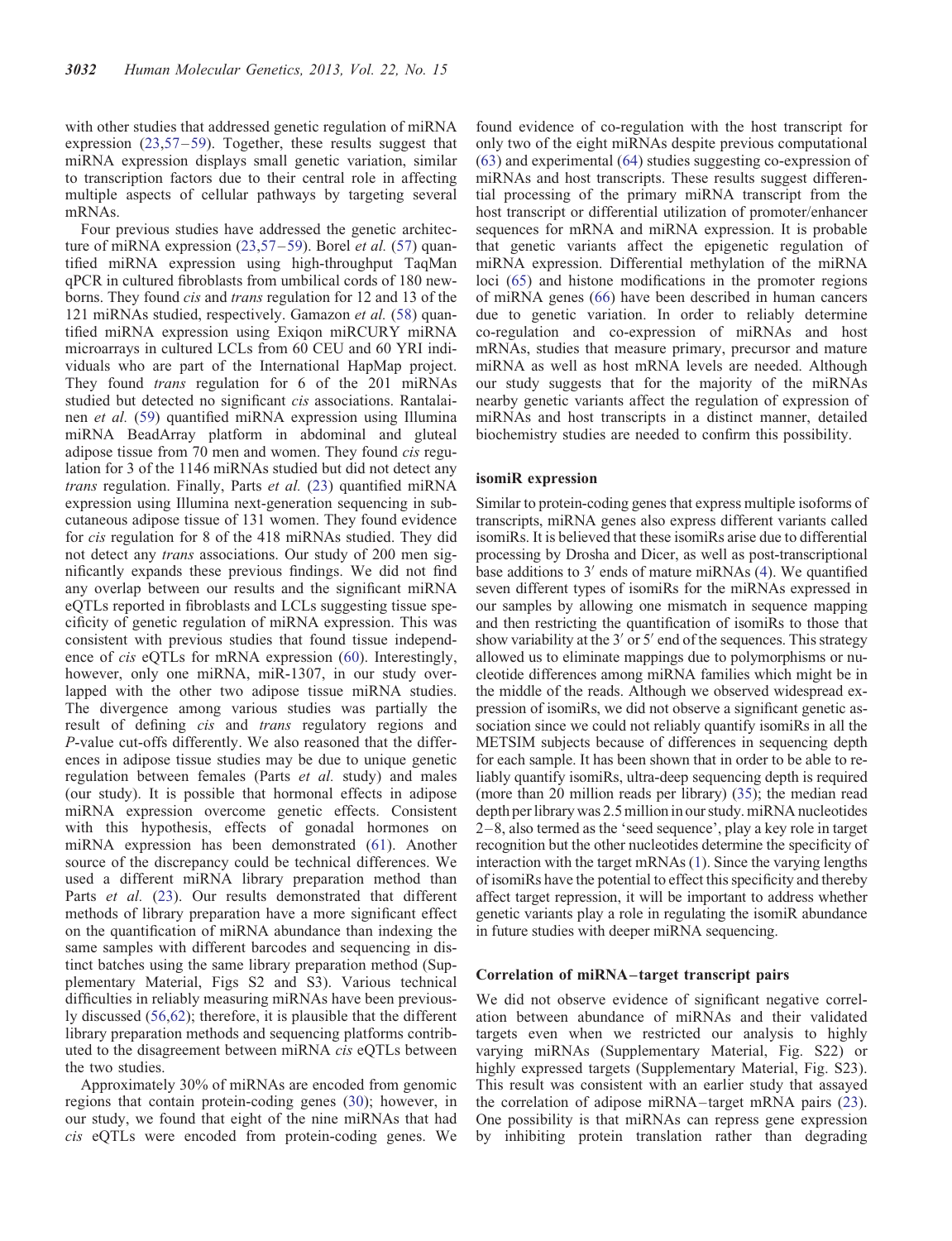mRNAs; however, this possibility is not likely, since we restricted our analysis to those targets for which there was experimental evidence of target repression by direct binding of the miRNA to the 3′ UTR region that resulted in transcript degradation. A more likely explanation is that miRNAs finetune target mRNA expression and therefore miRNA regulation of mRNA expression requires the assessment of adipose tissue from more humans to increase the power to detect small effects amid environmental noise.

#### Relationship to metabolic disorders

Participants of the METSIM study have been extensively characterized for physical and metabolic traits. Our study uncovered known and novel associations between adipose miRNA expression and several of these traits. Among the 24 significantly associated miRNAs, miRs-146b-3p, -215, -21-5p, -193a-5p, -218-5p and -218-3p have been observed to be associated with BMI in a previous human study [\(23](#page-13-0)). Additionally, miRs-30a-5p and -378-3p have been shown to regulate adipogenesis and lipid accumulation in adipocytes in vitro ([67,68](#page-14-0)). miR-378 is encoded from the first intron of PPARGC1B, which encodes the  $PGC-1\beta$  protein, that plays a role in mitochondrial biogenesis ([67\)](#page-14-0). Missense mutations in PPARGC1B are associated with obesity ([69\)](#page-14-0). In addition, Zaragosi et al. [\(67](#page-14-0)) showed co-expression of miR-378 and PPARGC1B in different stages of adipogenesis from mesenchymal stem cells. Together, our data and previous studies support a role for miR-378 in obesity; however, whether this miRNA plays a causal role requires further study.

miRNAs 103 and 107 have been shown to regulate insulin sensitivity via their function in liver and adipose tissue of mice ([70\)](#page-14-0); however, we did not observe a significant association with the Matsuda index or glucose and insulin measurements and the expression levels of these miRNAs. Similarly, we did not detect a significant association between BMI and miRs-17-5p, -132 and -143, which have been shown to be down-regulated in adipose tissue of obese patients compared with healthy subjects ([71,72](#page-14-0)). The role of miRs-103 and -107 in regulating insulin sensitivity was established using knock-out and transgenic mouse models. These models represent extreme conditions for the expression of these miRNAs and most likely do not represent the naturally occurring expression variations observed in our study. Similarly, miRNAs associated with obesity have been discovered in other studies using extreme phenotypes and represent a different physiological state than is surveyed in our study.

Among the novel observations, miR-155-5p showed a highly significant association with BMI (FDR  $q$ -value =  $4.29 \times 10^{-5}$ ) and although this miRNA has not been studied in the context of obesity, it has been shown to be involved in other pathological conditions, such as inflammation, infection, cancer and cardiovascular disease ([73\)](#page-14-0). We also provide evidence of association for several other miRNAs, such as miRs-215 and -744 with total TGs and insulin levels, respectively, for which little information exists. Although associations observed in our study cannot distinguish between a causal or reactive role for these miRNAs, further studies can provide novel insights into the role of adipose tissue miRNAs and metabolic traits.

We observed the most significant association between the expression level of miR-204-5p and BMI (FDR  $q$ -value =  $1.15 \times 10^{-6}$ , [Supplementary Material, File 3](http://hmg.oxfordjournals.org/lookup/suppl/doi:10.1093/hmg/ddt159/-/DC1)). This miRNA also had a cis eQTL, and the peak SNP in the cis eQTL locus was nominally associated with HDL levels in a human GWAS [\(45](#page-13-0)) ([Supplementary Material, Table S3\)](http://hmg.oxfordjournals.org/lookup/suppl/doi:10.1093/hmg/ddt159/-/DC1). miR-204-5p has been shown to be down-regulated in the adipose tissue of mice that were fed a high-fat diet [\(74](#page-14-0)) and has been shown to directly bind the *PTPN11* transcript [\(75](#page-14-0)), which has been implicated in the regulation of body mass, adiposity and leptin signaling ([76\)](#page-14-0). It also plays a role in pulmonary hypertension ([75\)](#page-14-0), neuroblastoma ([77\)](#page-14-0) and vascular calcification ([78\)](#page-14-0). ACACB was the only gene out of the three predicted genes we tested that was down-regulated by  $\sim$  50% in response to miR-204-5p overexpression. The high rate of failure was expected as the prediction of miRNA targets based on computational algorithms has been shown to have high false-positive rates ([79,80](#page-14-0)).

 $ACACB$  encodes acetyl-CoA carboxylase  $\beta$  enzyme, which catalyzes the carboxylation of acetyl-CoA to malonyl-CoA and plays a role in mitochondrial fatty acid oxidation in adipose tissue [\(81](#page-14-0)). ACACB polymorphisms are associated with obesity, diabetes and MetSyn in humans ([82,83](#page-14-0)), and cis variants that are associated with increased adipose ACACB expression are also associated with higher insulin resistance [\(53](#page-14-0)). Additionally, despite some differences in ACACB tissue expression patterns between humans and mice ([81\)](#page-14-0), Acacb-deficient mice have increased adipose fatty acid oxidation and are resistant to diet-induced obesity in agreement with findings in humans ([84\)](#page-14-0). Our results showed that *ACACB* was significantly negatively correlated with BMI (Fig. [5](#page-8-0)) and positively correlated with the Matsuda index ([Supplementary Material, File](http://hmg.oxfordjournals.org/lookup/suppl/doi:10.1093/hmg/ddt159/-/DC1) [3\)](http://hmg.oxfordjournals.org/lookup/suppl/doi:10.1093/hmg/ddt159/-/DC1). ACAB has been proposed to be an effective target in the treatment of MetSyn since lower levels in liver and adipose are associated with improved insulin sensitivity [\(85](#page-14-0)). We predict that miR-204-5p, which targets ACACB, could serve as a therapeutic agent since the A allele of the SNP rs2993024, which was associated with lower levels of miR-204-5p ([Supplementary Mater](http://hmg.oxfordjournals.org/lookup/suppl/doi:10.1093/hmg/ddt159/-/DC1)[ial, Fig. S8\)](http://hmg.oxfordjournals.org/lookup/suppl/doi:10.1093/hmg/ddt159/-/DC1), has been shown to be associated with higher HDL levels in human GWAS [\(45](#page-13-0)).

Our results indicate that natural variation in miRNA expression contributes to MetSyn traits such as obesity and dyslipidemia. Other genetic factors influencing miRNAs and their downstream targets will emerge as additional populations are screened. It is also noteworthy that eQTLs determined in our study show little overlap with previously published studies, most notably adipose miRNA eQTLs from 131 women. It is not possible to conclude whether this is due to moderate sample sizes or sex-specific differences in the regulation of adipose tissue miRNA expression. Moderate sample size undoubtedly led to the identification of only a small subset of the variation in miRNA expression; therefore, larger studies including, both men and women, are needed to explore this further.

# MATERIALS AND METHODS

#### Characteristics of human subjects

We analyzed samples from 200 male human subjects who are part of the METSIM study [\(21](#page-13-0)). Ethics Committee of the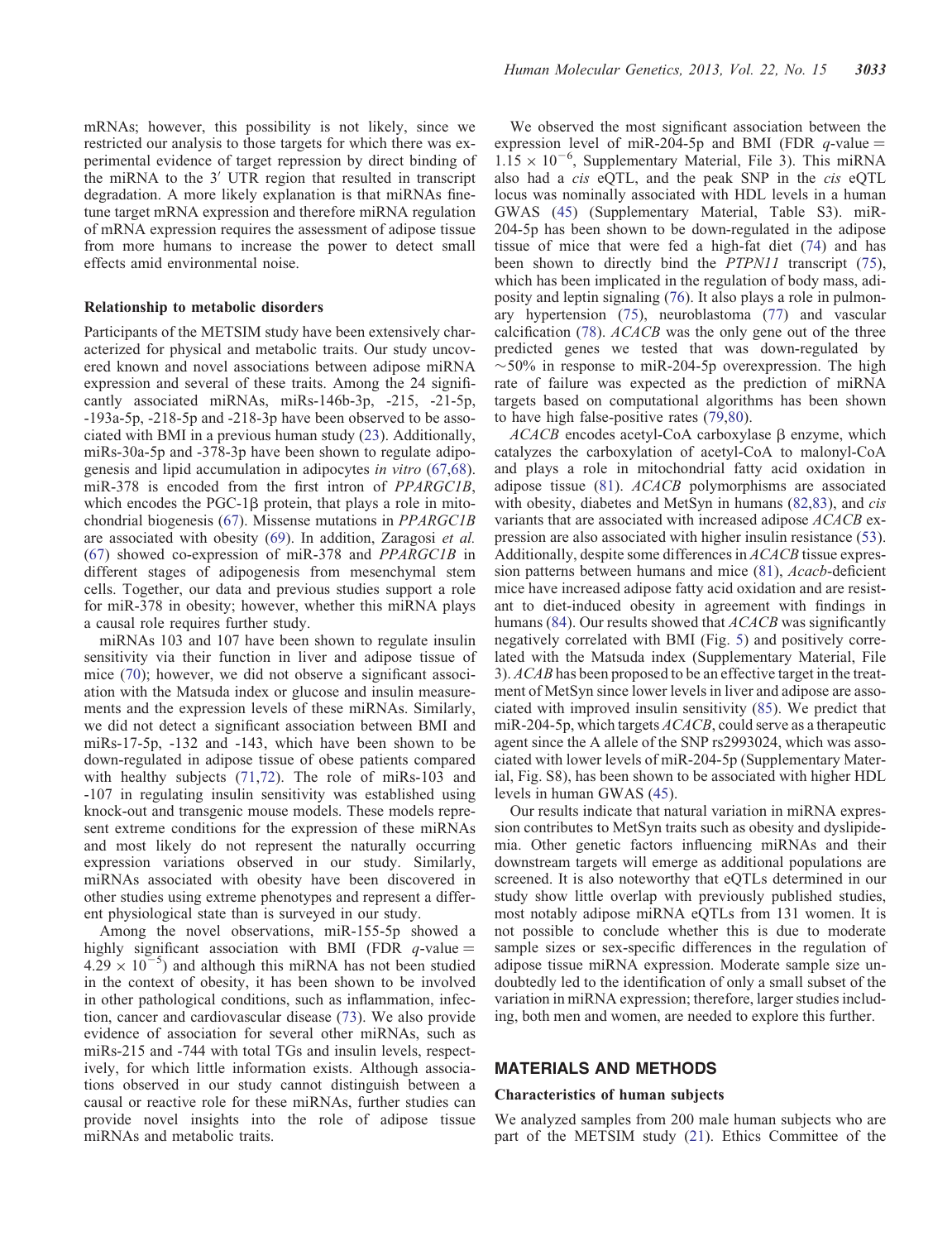Northern Savo Hospital District approved the study. All participants gave written informed consent. The population-based cross-sectional METSIM study included 10 197 men, aged from 45 to 73 years, who were randomly selected from the population register of the Kuopio town in eastern Finland (population 95 000). Every participant had a 1-day outpatient visit to the Clinical Research Unit at the University of Kuopio, including an interview on the history of previous diseases and current drug treatment and an evaluation of glucose tolerance and cardiovascular risk factors. After 12 h of fasting, a 2 h oral 75 g glucose tolerance test was performed and the blood samples were drawn at 0, 30 and 120 min. Plasma glucose was measured by enzymatic hexokinase photometric assay (Konelab Systems reagents; Thermo Fischer Scientific, Vantaa, Finland). Insulin was determined by immunoassay (ADVIA Centaur Insulin IRI no. 02230141; Siemens Medical Solutions Diagnostics, Tarrytown, NY, USA). Height and weight were measured to the nearest 0.5 cm and 0.1 kg, respectively. Waist circumference (at the midpoint between the lateral iliac crest and lowest rib) and hip circumference (at the level of the trochanter major) were measured to the nearest 0.5 cm. Body composition was determined by bioelectrical impedance (RJL Systems) in subjects in the supine position after a 12 h fast. Clinical phenotypes of the subjects used in this study are presented in [Supplementary Material,](http://hmg.oxfordjournals.org/lookup/suppl/doi:10.1093/hmg/ddt159/-/DC1) [Table S1.](http://hmg.oxfordjournals.org/lookup/suppl/doi:10.1093/hmg/ddt159/-/DC1)

Abdominal subcutaneous adipose tissue was obtained with needle biopsies. Tissue samples were enriched for adipocytes based on the expression of transcripts that are specific for different cell types in the adipose tissue: CEBPA and PPARG for adipocytes, CDH5 (VE-Cadherin) and PECAM1 for endothelial cells,  $ACTA2$  ( $\alpha$ -actin) and CNN1 (Calponin) for smooth muscle cells and CD68 and PTPRC (CD45) for monocyte/ macrophages ([Supplementary Material, Fig. S24](http://hmg.oxfordjournals.org/lookup/suppl/doi:10.1093/hmg/ddt159/-/DC1)).

## miRNA library preparation and sequencing

Total RNA from METSIM subjects was isolated from adipose tissue using the Qiagen miRNeasy kit, according to the manufacturer's instructions. RNA integrity number (RIN) values were assessed with the Agilent Bioanalyzer 2100 instrument. Samples with RIN values  $>7.0$  were used for transcriptional profiling.

Small RNA libraries were prepared from the adipose total RNA of 200 METSIM participants using either the Illumina Small RNA v1.5 protocol or TruSeq Small RNA protocol utilizing up to 48 unique index sequences. Briefly, 3′ and 5′ adapters were added to small RNAs in 500 ng total RNA from each sample, using T4 RNA ligase and truncated T4 RNA ligase 2 (New England Biolabs), respectively. Adapter-ligated small RNAs were reverse-transcribed using Superscript II reverse transcriptase (Invitrogen) and amplified for 12 cycles using HiFi HotStart DNA Polymerase (KAPA Biosystems) using up to 48 unique primers to index samples. Two microliters of PCR product was pooled to be sequenced from either 24 or 48 individuals. Sixteen libraries were prepared in duplicate from the same subjects, using different indexes on different dates. Libraries prepared with the v1.5 method were sequenced for 76-base reads on the Illumina GAIIx platform. Indexed libraries were sequenced for 50-base reads on the Illumina HiSeq2000 platform. Pooled libraries containing 24 samples were sequenced in a single lane. Pooled libraries containing 48 samples were sequenced in two separate lanes and the sequencing reads were combined for subsequent analysis.

#### Sequence data analysis and miRNA quantification

Sequencing files were converted to the FASTQ format using a custom Perl script. In order to assign the indexed reads to each METSIM subject, a Python script was used to partition the FASTO file for each lane into multiple FASTO files, each of which corresponded to one individual. To be included in the partitioned file, a read had to have an exact match to one of the 48 possible index sequences, unambiguously identifying the individual from whom the read originated. Reads which did not exactly match an index sequence were discarded. The reads were then aligned to the hg19 version of the genome using the Novoalign tool with the following settings: -l16 -t30 -h90 -rA -R 1 -m -g 200 -k. These settings allowed for a single read to map to multiple regions of the genome with up to one mismatch. We used the Bioconductor package GenomicRanges for R (v.2.14.0) to count the number of reads with alignment coordinates that overlap the coordinates of known mature miRNAs. Whenever a read mapped to 'x' genomic loci, the read would contribute a count of  $1/x$  to those regions. The genomic coordinates for known mature miRNAs were downloaded from miRBase version 18 ([29\)](#page-13-0). To enable comparison of counts between samples, we normalized the expression values by dividing the counts for a given mature miRNA by the sum of all the miRNA counts for the corresponding individual. For a subsequent analysis, we considered the expression levels of 356 miRNAs that had at least five reads in half of the study participants. We log-transformed the data for the association analysis.

To quantify reads with modifications from the canonical mature miRNA sequences in the miRBase, we looked for exact matches of variant sequences to reads listed in the SAM alignment files. A Python script was used to generate the sequences of several common types of variations, including a single untemplated nucleotide addition to the 3′ end of an miRNA and a one base gain or loss from either the 3′ or 5′ end due to variable Dicer cutting ([Supplemetary Material,](http://hmg.oxfordjournals.org/lookup/suppl/doi:10.1093/hmg/ddt159/-/DC1) [Fig. S20\)](http://hmg.oxfordjournals.org/lookup/suppl/doi:10.1093/hmg/ddt159/-/DC1). Reads which exactly matched the normal mature miRNA or these possible variants were counted for each individual. We then calculated the percentage of modification by dividing the number of modified reads to the total number of reads for each miRNA.

Small RNA sequencing data have been deposited to Gene Expression Omnibus (GEO) with the accession number GSE45159.

#### mRNA expression analysis

High-quality RNA samples from each METSIM subject were hybridized to Illumina Human HT-12 v3 Expression Bead-Chips (San Diego, CA, USA). The Genome Studio software (2010.v3) was used for extracting probe fluorescence intensities. HT-12 BeadChip contains 48 804 expression and 786 control probes. Using the re-annotation pipeline developed by Barbosa-Morais et al. ([86\)](#page-14-0), 19 306 probes were removed due to (i) lack of mapping to any genomic or transcriptomic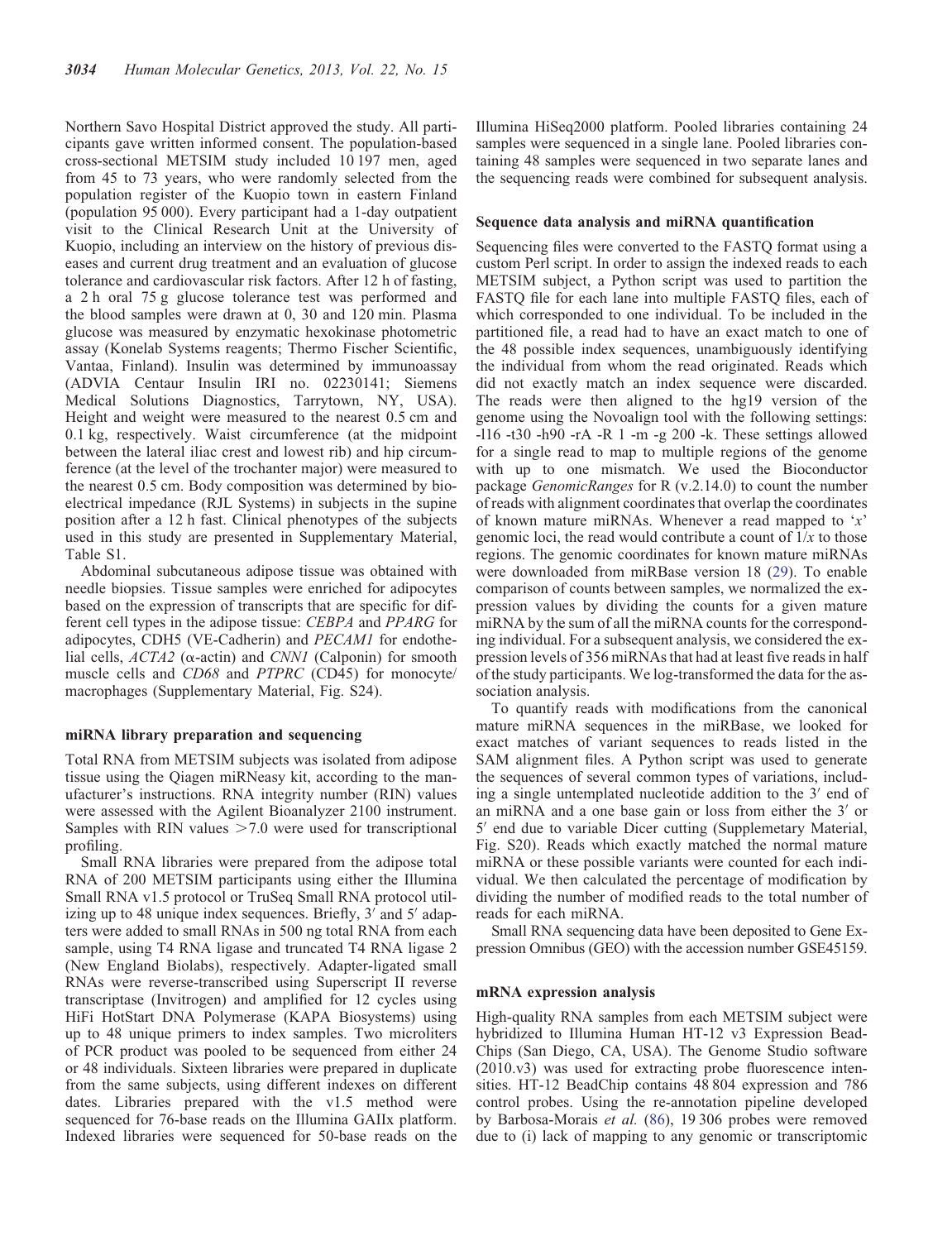<span id="page-12-0"></span>location, (ii) mapping to multiple genomic or transcriptomic locations, and (iii) the presence of SNPs in the probe sequence that may affect hybridization efficiency. The remaining 29 497 probes were processed using non-parametric background correction followed by quantile normalization with both control and expression probes utilizing the neqc function in the limma package (R v2.13.0) ([87\)](#page-14-0). In total, 16 223 probes, which correspond to 13 240 unique RefSeq transcripts, with detection  $P$ -values  $<0.01$  in any of the 200 samples, were used for further analysis. Gene expression data have been deposited to GEO with the accession number GSE32512.

#### Genotyping

Genomic DNA was isolated from blood with the DNeasy extraction kit (Qiagen) and quantified with NanoDrop 2000 (Thermo Fisher Scientific, Waltham, MA, USA). All samples were randomly arrayed into three 96-well microtiter plates at 50 ng/ $\mu$ l. As per the Affymetrix Genome-wide Human SNP Array 6.0 assay protocol,  $2 \times 250$  ng of gDNA was digested by restriction enzymes NspI and StyI separately and products were ligated to respective adaptors. PCR was used for amplifying ligation products and checked for size and quality by QIAxcel (Qiagen). Labeled PCR products were hybridized to the Human SNP 6.0 array. Array hybridization, washing and scanning were performed according to the Affymetrix recommendations. Scanned images were subjected to visual inspection. Affymetrix Genotyping Console (version 4.1) was used to assess the quality of the hybridizations and to make the SNP calls using the default implementation of Birdseed version 2. SNPs used in the association analysis were filtered according to the following criteria, using PLINK v1.08 [\(26](#page-13-0)): (i) 234 828 SNPs were removed with minor allele frequencies  $\langle 5\%;$  (ii) 28 874 SNPs were removed that violated Hardy–Weinberg equilibrium (*P*-value  $> 10^{-3}$ ); and (iii) 9872 SNPs that were genotyped in  $\langle 95\%$  of the subjects. The remaining 640 492 SNPs were used for association testing in the METSIM study.

## Association analysis

Clustering of the METSIM genotypes with 11 HapMap3 populations demonstrated grouping with CEU (Utah residents with northern and western European ancestry from the CEPH collection) and TSI (Toscani in Italia) populations [\(Supplementary](http://hmg.oxfordjournals.org/lookup/suppl/doi:10.1093/hmg/ddt159/-/DC1) [Material, Fig. S25\)](http://hmg.oxfordjournals.org/lookup/suppl/doi:10.1093/hmg/ddt159/-/DC1). Pairwise identical-by-descent estimates using PLINK did not indicate any third-degree or closer relatives in the study population ([Supplementary Material,](http://hmg.oxfordjournals.org/lookup/suppl/doi:10.1093/hmg/ddt159/-/DC1) [Fig. S26](http://hmg.oxfordjournals.org/lookup/suppl/doi:10.1093/hmg/ddt159/-/DC1)). Log-transformed miRNA and mRNA expression levels were considered as quantitative traits, and genome-wide association analysis was performed for each mRNA or miRNA transcript assuming an additive model and using age as a covariate in PLINK. Association results for mRNA and miRNA expression can be queried in a user-friendly web interface at http://systems.genetics.ucla.edu/data/metsim

## miRNA overexpression and RT –qPCR

miR-204-5p mimic and negative control mimic were purchased from Dharmacon. HeLa cells were grown to 80% confluency and were transfected with varying concentrations of mimic and negative control using Lipofectamine 2000 (Invitrogen) for 24 h. Total RNA was isolated using Trizol and reverse-transcribed to cDNA using High-Capacity cDNA Reverse Transcription Kit (Applied Biosystems). Gene expression was measured with SYBR Green (KAPA Biosystems) using LightCycler 480 (Roche Applied Science). Expression values were normalized by the housekeeping gene  $\beta$ 2 macroglobulin. Statistical significance was calculated by one-sided Student's t-test for downregulation of gene expression. The following primers were used: for ACACB, forward 5′ TCTCCCGCTGAGTTTGTCAC, reverse 5′ GATGTACTCTGCGTTGGCCT; for PIK3R1, forward 5′ TGGAGCGGAGTTGGAGGAA, reverse 5′ CACACGAGC TTCACCCCG; for PPARGC1A, forward 5′ CCTGCTCGGA GCTTCTCAAA, reverse 5′ CCCTTGGGGTCATTTGGTGA.

## SUPPLEMENTARY MATERIAL

[Supplementary Material is available at](http://hmg.oxfordjournals.org/lookup/suppl/doi:10.1093/hmg/ddt159/-/DC1) HMG online.

Conflict of Interest statement. W.-p.Y., P.S.K., P.S.G. and T.G.K. are employees and shareholders of Bristol-Myers Squibb Company. Other authors do not report conflicts of interest.

## FUNDING

This work was supported by National Institutes of Health (grant HL28481) to A.J.L., Academy of Finland, Diabetes Research Foundation, Cardiovascular Research Foundation and EVO grant from the Kuopio University Hospital (grant 5263) to M.L., American Heart Association postdoctoral fellowship (grant 10POST3660048) and National Institutes of Health Ruth L. Kirschstein National Research Service Award (grant T32HL69766) to M.C.

## **REFERENCES**

- 1. Bartel, D.P. (2009) MicroRNAs: target recognition and regulatory functions. Cell, 136, 215–233.
- 2. Baek, D., Villen, J., Shin, C., Camargo, F.D., Gygi, S.P. and Bartel, D.P. (2008) The impact of microRNAs on protein output. Nature, 455, 64-71.
- 3. Selbach, M., Schwanhausser, B., Thierfelder, N., Fang, Z., Khanin, R. and Rajewsky, N. (2008) Widespread changes in protein synthesis induced by microRNAs. Nature, 455, 58–63.
- 4. Davis, B.N. and Hata, A. (2009) Regulation of microRNA biogenesis: a miRiad of mechanisms. Cell. Commun. Signal., 7, 18.
- 5. Rottiers, V. and Naar, A.M. (2012) MicroRNAs in metabolism and metabolic disorders. Nat. Rev. Mol. Cell Biol., 13, 239–250.
- 6. Moore, K.J., Rayner, K.J., Suarez, Y. and Fernandez-Hernando, C. (2011) The role of microRNAs in cholesterol efflux and hepatic lipid metabolism. Annu. Rev. Nutr., 31, 49–63.
- 7. Rayner, K.J., Esau, C.C., Hussain, F.N., McDaniel, A.L., Marshall, S.M., van Gils, J.M., Ray, T.D., Sheedy, F.J., Goedeke, L., Liu, X. et al. (2011) Inhibition of miR-33a/b in non-human primates raises plasma HDL and lowers VLDL triglycerides. Nature, 478, 404-407.
- 8. Williams, M.D. and Mitchell, G.M. (2012) MicroRNAs in insulin resistance and obesity. Exp. Diabetes Res., 2012, 484696.
- 9. Plaisance, V., Abderrahmani, A., Perret-Menoud, V., Jacquemin, P., Lemaigre, F. and Regazzi, R. (2006) MicroRNA-9 controls the expression of Granuphilin/Slp4 and the secretory response of insulin-producing cells. J. Biol. Chem., 281, 26932–26942.
- 10. Ramachandran, D., Roy, U., Garg, S., Ghosh, S., Pathak, S. and Kolthur-Seetharam, U. (2011) Sirt1 and mir-9 expression is regulated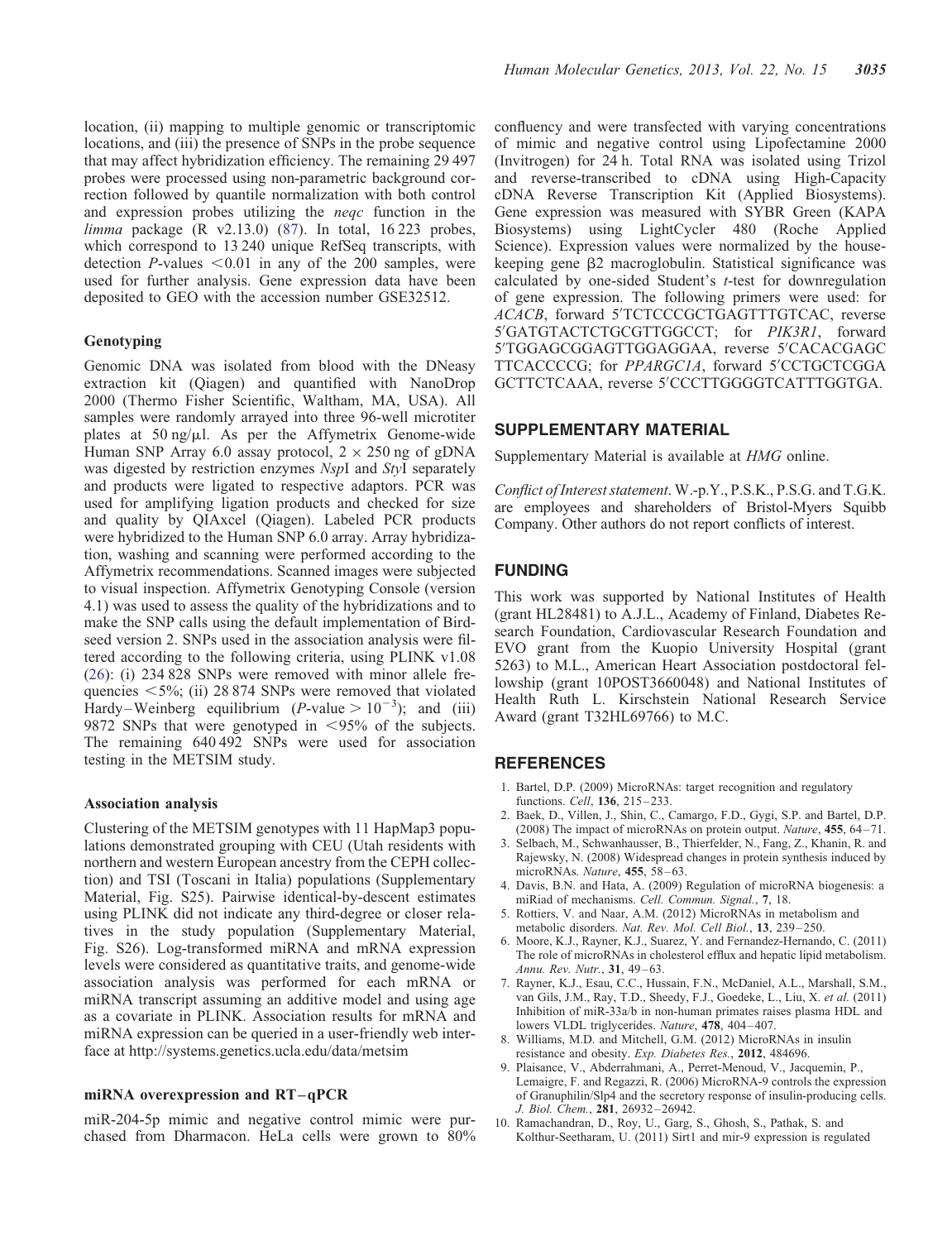<span id="page-13-0"></span>during glucose-stimulated insulin secretion in pancreatic beta-islets. FEBS J., 278, 1167–1174.

- 11. Pullen, T.J., da Silva Xavier, G., Kelsey, G. and Rutter, G.A. (2011) miR-29a and miR-29b contribute to pancreatic beta-cell-specific silencing of monocarboxylate transporter 1 (Mct1). Mol. Cell. Biol., 31, 3182– 3194.
- 12. Poy, M.N., Eliasson, L., Krutzfeldt, J., Kuwajima, S., Ma, X., Macdonald, P.E., Pfeffer, S., Tuschl, T., Rajewsky, N., Rorsman, P. et al. (2004) A pancreatic islet-specific microRNA regulates insulin secretion. Nature, 432, 226–230.
- 13. Lu, H., Buchan, R.J. and Cook, S.A. (2010) MicroRNA-223 regulates Glut4 expression and cardiomyocyte glucose metabolism. Cardiovasc. Res., 86,  $410-420$ .
- 14. Davalos, A., Goedeke, L., Smibert, P., Ramirez, C.M., Warrier, N.P., Andreo, U., Cirera-Salinas, D., Rayner, K., Suresh, U., Pastor-Pareja, J.C. et al. (2011) miR-33a/b contribute to the regulation of fatty acid metabolism and insulin signaling. Proc. Natl Acad. Sci. USA, 108, 9232–9237.
- 15. Heneghan, H.M., Miller, N. and Kerin, M.J. (2010) Role of microRNAs in obesity and the metabolic syndrome. Obes. Rev., 11, 354–361.
- 16. McGregor, R.A. and Choi, M.S. (2011) microRNAs in the regulation of adipogenesis and obesity. Curr. Mol. Med., 11, 304–316.
- 17. Hilton, C., Neville, M.J. and Karpe, F. (2013) MicroRNAs in adipose tissue: their role in adipogenesis and obesity. Int. J. Obes. (Lond)., 37, 325–332.
- 18. Takanabe, R., Ono, K., Abe, Y., Takaya, T., Horie, T., Wada, H., Kita, T., Satoh, N., Shimatsu, A. and Hasegawa, K. (2008) Up-regulated expression of microRNA-143 in association with obesity in adipose tissue of mice fed high-fat diet. Biochem. Biophys. Res. Commun., 376, 728–732.
- 19. Esau, C., Kang, X., Peralta, E., Hanson, E., Marcusson, E.G., Ravichandran, L.V., Sun, Y., Koo, S., Perera, R.J., Jain, R. et al. (2004) MicroRNA-143 regulates adipocyte differentiation. J. Biol. Chem., 279, 52361–52365.
- 20. Emilsson, V., Thorleifsson, G., Zhang, B., Leonardson, A.S., Zink, F., Zhu, J., Carlson, S., Helgason, A., Walters, G.B., Gunnarsdottir, S. et al. (2008) Genetics of gene expression and its effect on disease. Nature, 452, 423–428.
- 21. Stancakova, A., Javorsky, M., Kuulasmaa, T., Haffner, S.M., Kuusisto, J. and Laakso, M. (2009) Changes in insulin sensitivity and insulin release in relation to glycemia and glucose tolerance in 6,414 Finnish men. Diabetes, 58, 1212–1221.
- 22. Alon, S., Vigneault, F., Eminaga, S., Christodoulou, D.C., Seidman, J.G., Church, G.M. and Eisenberg, E. (2011) Barcoding bias in high-throughput multiplex sequencing of miRNA. Genome Res., 21, 1506–1511.
- 23. Parts, L., Hedman, A.K., Keildson, S., Knights, A.J., Abreu-Goodger, C., van de Bunt, M., Guerra-Assuncao, J.A., Bartonicek, N., van Dongen, S., Magi, R. et al. (2012) Extent, causes, and consequences of small RNA expression variation in human adipose tissue. PLoS Genet., 8, e1002704.
- 24. Schug, T.T. and Li, X. (2011) Sirtuin 1 in lipid metabolism and obesity. Ann. Med., 43, 198–211.
- 25. Kim, Y.J., Hwang, S.H., Lee, S.Y., Shin, K.K., Cho, H.H., Bae, Y.C. and Jung, J.S. (2012) miR-486–5p induces replicative senescence of human adipose tissue-derived mesenchymal stem cells and its expression is controlled by high glucose. Stem Cells Dev., 21, 1749–1760.
- 26. Purcell, S., Neale, B., Todd-Brown, K., Thomas, L., Ferreira, M.A., Bender, D., Maller, J., Sklar, P., de Bakker, P.I., Daly, M.J. et al. (2007) PLINK: a tool set for whole-genome association and population-based linkage analyses. Am. J. Hum. Genet., 81, 559-575.
- 27. Fairfax, B.P., Makino, S., Radhakrishnan, J., Plant, K., Leslie, S., Dilthey, A., Ellis, P., Langford, C., Vannberg, F.O. and Knight, J.C. (2012) Genetics of gene expression in primary immune cells identifies cell type-specific master regulators and roles of HLA alleles. Nat. Genet., 44, 502–510.
- 28. Gaffney, D.J., Veyrieras, J.B., Degner, J.F., Pique-Regi, R., Pai, A.A., Crawford, G.E., Stephens, M., Gilad, Y. and Pritchard, J.K. (2012) Dissecting the regulatory architecture of gene expression QTLs. Genome Biol., 13, R7.
- 29. Kozomara, A. and Griffiths-Jones, S. (2011) miRBase: integrating microRNA annotation and deep-sequencing data. Nucleic Acids Res., 39, D152–D157.
- 30. Djebali, S., Davis, C.A., Merkel, A., Dobin, A., Lassmann, T., Mortazavi, A., Tanzer, A., Lagarde, J., Lin, W., Schlesinger, F. et al. (2012) Landscape of transcription in human cells. Nature, 489, 101–108.
- 31. Dweep, H., Sticht, C., Pandey, P. and Gretz, N. (2011) miRWalk database: prediction of possible miRNA binding sites by 'walking' the genes of three genomes. J. Biomed. Inform., 44, 839–847.
- 32. Lalonde, E., Ha, K.C., Wang, Z., Bemmo, A., Kleinman, C.L., Kwan, T., Pastinen, T. and Majewski, J. (2011) RNA sequencing reveals the role of splicing polymorphisms in regulating human gene expression. Genome Res., 21, 545–554.
- 33. Winter, J., Jung, S., Keller, S., Gregory, R.I. and Diederichs, S. (2009) Many roads to maturity: microRNA biogenesis pathways and their regulation. Nat. Cell Biol., 11, 228–234.
- 34. Griffiths-Jones, S., Hui, J.H., Marco, A. and Ronshaugen, M. (2011) MicroRNA evolution by arm switching. EMBO Rep., 12, 172–177.
- 35. Cloonan, N., Wani, S., Xu, Q., Gu, J., Lea, K., Heater, S., Barbacioru, C., Steptoe, A.L., Martin, H.C., Nourbakhsh, E. et al. (2011) MicroRNAs and their isomiRs function cooperatively to target common biological pathways. Genome Biol., 12, R126.
- 36. Li, S.C., Liao, Y.L., Ho, M.R., Tsai, K.W., Lai, C.H. and Lin, W.C. (2012) miRNA arm selection and isomiR distribution in gastric cancer. BMC Genomics, 13 (Suppl. 1), S13.
- 37. Morin, R.D., O'Connor, M.D., Griffith, M., Kuchenbauer, F., Delaney, A., Prabhu, A.L., Zhao, Y., McDonald, H., Zeng, T., Hirst, M. et al. (2008) Application of massively parallel sequencing to microRNA profiling and discovery in human embryonic stem cells. Genome Res., 18, 610–621.
- 38. Chiang, H.R., Schoenfeld, L.W., Ruby, J.G., Auyeung, V.C., Spies, N., Baek, D., Johnston, W.K., Russ, C., Luo, S., Babiarz, J.E. et al. (2010) Mammalian microRNAs: experimental evaluation of novel and previously annotated genes. Genes Dev., 24, 992–1009.
- 39. Smyth, G.K. (2004) Linear models and empirical Bayes methods for assessing differential expression in microarray experiments. Stat. Appl. Genet. Mol. Biol., 3, Article 3.
- 40. Storey, J.D. and Tibshirani, R. (2003) Statistical significance for genomewide studies. Proc. Natl Acad. Sci. USA, 100, 9440-9445.
- 41. Matsuda, M. and DeFronzo, R.A. (1999) Insulin sensitivity indices obtained from oral glucose tolerance testing: comparison with the euglycemic insulin clamp. Diabetes Care, 22, 1462–1470.
- 42. Speliotes, E.K., Willer, C.J., Berndt, S.I., Monda, K.L., Thorleifsson, G., Jackson, A.U., Lango Allen, H., Lindgren, C.M., Luan, J., Magi, R. et al. (2010) Association analyses of 249,796 individuals reveal 18 new loci associated with body mass index. Nat. Genet., 42, 937–948.
- 43. Heid, I.M., Jackson, A.U., Randall, J.C., Winkler, T.W., Qi, L., Steinthorsdottir, V., Thorleifsson, G., Zillikens, M.C., Speliotes, E.K., Magi, R. et al. (2010) Meta-analysis identifies 13 new loci associated with waist-hip ratio and reveals sexual dimorphism in the genetic basis of fat distribution. Nat. Genet., 42, 949-960.
- 44. Schunkert, H., Konig, I.R., Kathiresan, S., Reilly, M.P., Assimes, T.L., Holm, H., Preuss, M., Stewart, A.F., Barbalic, M., Gieger, C. et al. (2011) Large-scale association analysis identifies 13 new susceptibility loci for coronary artery disease. Nat. Genet., 43, 333-338.
- 45. Teslovich, T.M., Musunuru, K., Smith, A.V., Edmondson, A.C., Stylianou, I.M., Koseki, M., Pirruccello, J.P., Ripatti, S., Chasman, D.I., Willer, C.J. et al. (2010) Biological, clinical and population relevance of 95 loci for blood lipids. Nature, 466, 707–713.
- 46. Guo, H., Ingolia, N.T., Weissman, J.S. and Bartel, D.P. (2010) Mammalian microRNAs predominantly act to decrease target mRNA levels. Nature, 466, 835–840.
- 47. Bazzini, A.A., Lee, M.T. and Giraldez, A.J. (2012) Ribosome profiling shows that miR-430 reduces translation before causing mRNA decay in zebrafish. Science, 336, 233–237.
- 48. Djuranovic, S., Nahvi, A. and Green, R. (2012) miRNA-mediated gene silencing by translational repression followed by mRNA deadenylation and decay. Science, 336, 237–240.
- 49. Xiao, F., Zuo, Z., Cai, G., Kang, S., Gao, X. and Li, T. (2009) miRecords: an integrated resource for microRNA-target interactions. Nucleic Acids Res., 37, D105–D110.
- 50. Vergoulis, T., Vlachos, I.S., Alexiou, P., Georgakilas, G., Maragkakis, M., Reczko, M., Gerangelos, S., Koziris, N., Dalamagas, T. and Hatzigeorgiou, A.G. (2012) TarBase 6.0: capturing the exponential growth of miRNA targets with experimental support. Nucleic Acids Res., 40, D222–D229.
- 51. Puigserver, P. and Spiegelman, B.M. (2003) Peroxisome proliferator-activated receptor-gamma coactivator 1 alpha (PGC-1 alpha): transcriptional coactivator and metabolic regulator. Endocr. Rev., 24, 78–90.